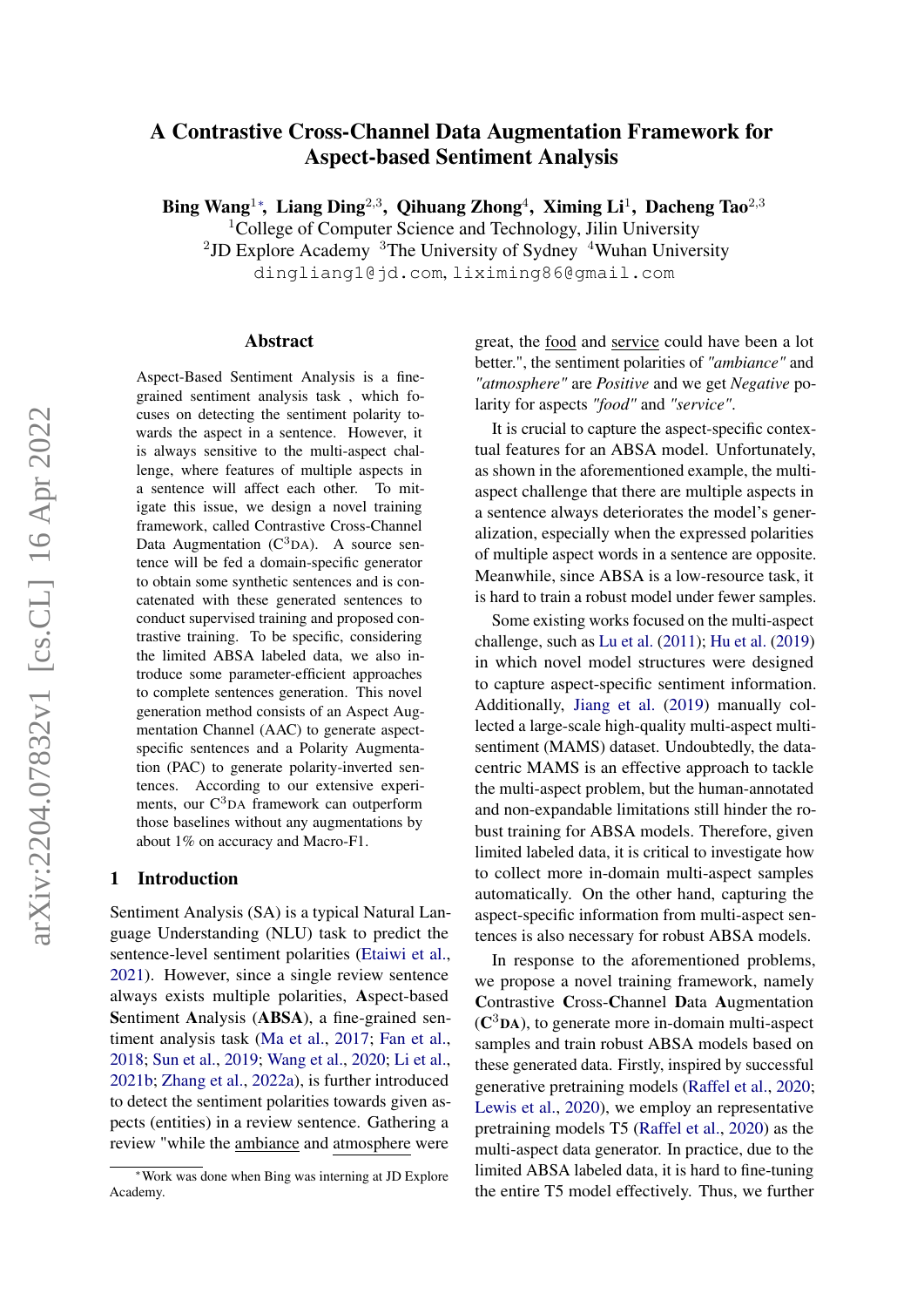introduce some parameter-efficient methods, e.g. prompt [\(Lester et al.,](#page-9-6) [2021a\)](#page-9-6), prefix [\(Li and Liang,](#page-9-7) [2021\)](#page-9-7) and LoRA [\(Hu et al.,](#page-8-2) [2021\)](#page-8-2), to tune the T5 generator. In this way, a domain -specific generator is obtained and we can apply it to collect more in-domain multi-aspect samples.

To be more specific, there are two channels to generate expected multi-aspect samples in our framework, i.e. Aspect Augmentation Channel (AAC) and Polarity Augmentation Channel (PAC). In the AAC, the generator is encouraged to generate the synthetic sentence towards the given sentence and aspect, while in the PAC, the synthetic sentence towards the given sentence and polarity is obtained. To further boost the generated samples, we attempt to collect the multi-aspect samples in an cross-channel manner. Specifically, in the first generation, the source sentence is fed to the double channels and obtain an aspect-specific sentence and a polarity-inverted sentence respectively. In the second generation, both generated sentences are injected to the another channel to get the ultimate sentences. Finally, we propose an Entropy-Minimization Filter (EMF) to filter some low-quality generated samples. A contrastive training objective that can draw away the different aspect's embeddings in a sentence is also leveraged to alleviate the multi-aspect problem and help train the final robust ABSA model.

We conduct sufficient experiments on three popular ABSA datasets, i.e. Restaurant, Laptop [\(Pon](#page-10-4)[tiki et al.,](#page-10-4) [2014\)](#page-10-4) and Twitter [\(Dong et al.,](#page-8-3) [2014\)](#page-8-3), to prove that our  $C<sup>3</sup>DA$  framework can boost the model's robustness and predictive performance, and outperform other NLP data augmentation strategies. Specifically, with the help of our  $\mathbf{C}^3\mathbf{DA}$ , RoBERTa-based models can achieve averaged performance improvement 1.28% and 1.62% in terms of accuracy and macro-F1 respectively, while the improvements of BERT-based models are also over 0.87% and 1.1%. Some in-depth discussions and case studies are also executed.

In general, contributions of this paper can be summarized as:

- We recast the vanilla ABSA training scheme with a data augmentation-based training framework and a contrastive training objective to tackle the multi-aspect challenge.
- A novel cross-channel data augmentation method is proposed to automatically gener-

ate the high-quality in-domain multi-aspect samples.

• Extensive experiments on three public datasets demonstrate the effectiveness of our C <sup>3</sup>DA framework.

## 2 Related Work

### 2.1 Language Models and Parameter Efficient

Large Pre-trained Language Models (PLMs) are still research cores in various Natural Language Processing tasks. The PLMs tend to be variants of Transformer [\(Vaswani et al.,](#page-10-5) [2017\)](#page-10-5), and are trained on massive unlabeled raw sentences under some linguistic unsupervised objectives. According to the model structure, these transformer-based PLMs are roughly divided into (1) Encoder-only LMs [\(De](#page-8-4)[vlin et al.,](#page-8-4) [2019;](#page-8-4) [Liu et al.,](#page-9-8) [2019\)](#page-9-8) can be utilized to capture token-level and sentence-level features, (2) Decoder-only LMs [\(Radford et al.,](#page-10-6) [2018,](#page-10-6) [2019\)](#page-10-7) tend to design an auto-regressive objective to cater to text generation tasks and (3) Encoder-Decoder LMs [\(Lewis et al.,](#page-9-5) [2020;](#page-9-5) [Raffel et al.,](#page-10-3) [2020\)](#page-10-3) need two sentences (source and target) to perform conditional generation.

The above PLMs always follow the *pre-train + fine-tune (FT)* paradigm to adapt the downstream tasks, however, tuning a whole model is a tricky challenge and is not applicable to low-resource NLP tasks. Therefore, a novel *pre-train + prompttune (PT)* [\(Liu et al.,](#page-9-9) [2021c\)](#page-9-9) concept is proposed to break this challenge, PT-based models can also be divided into (1) manual discrete prompts design human-made templates to adapt different pretrained objective [\(Liu et al.,](#page-9-10) [2021a\)](#page-9-10), and (2) soft prompts inject some learnable pseudo tokens or matrices to frozen PLMs [\(Liu et al.,](#page-9-11) [2021d;](#page-9-11) [Lester](#page-9-12) [et al.,](#page-9-12) [2021b;](#page-9-12) [Li and Liang,](#page-9-7) [2021\)](#page-9-7).

#### 2.2 Aspect-based Sentiment Analysis

Aspect-based Sentiment Analysis (ABSA) is a kind of Text Classification task, that benefits from a better aspect-aware text representation. Therefore, an amount of neural network-based models were proposed to break the ABSA challenge, for example, graph-based models [\(Sun et al.,](#page-10-0) [2019;](#page-10-0) [Wang](#page-10-1) [et al.,](#page-10-1) [2020;](#page-10-1) [Li et al.,](#page-9-1) [2021b;](#page-9-1) [Zhong et al.,](#page-11-0) [2022\)](#page-11-0) conduct graph convolutional operations on dependency trees to encode the semantic information, and attention-based models [\(Ma et al.,](#page-9-0) [2017;](#page-9-0) [Chen](#page-8-5)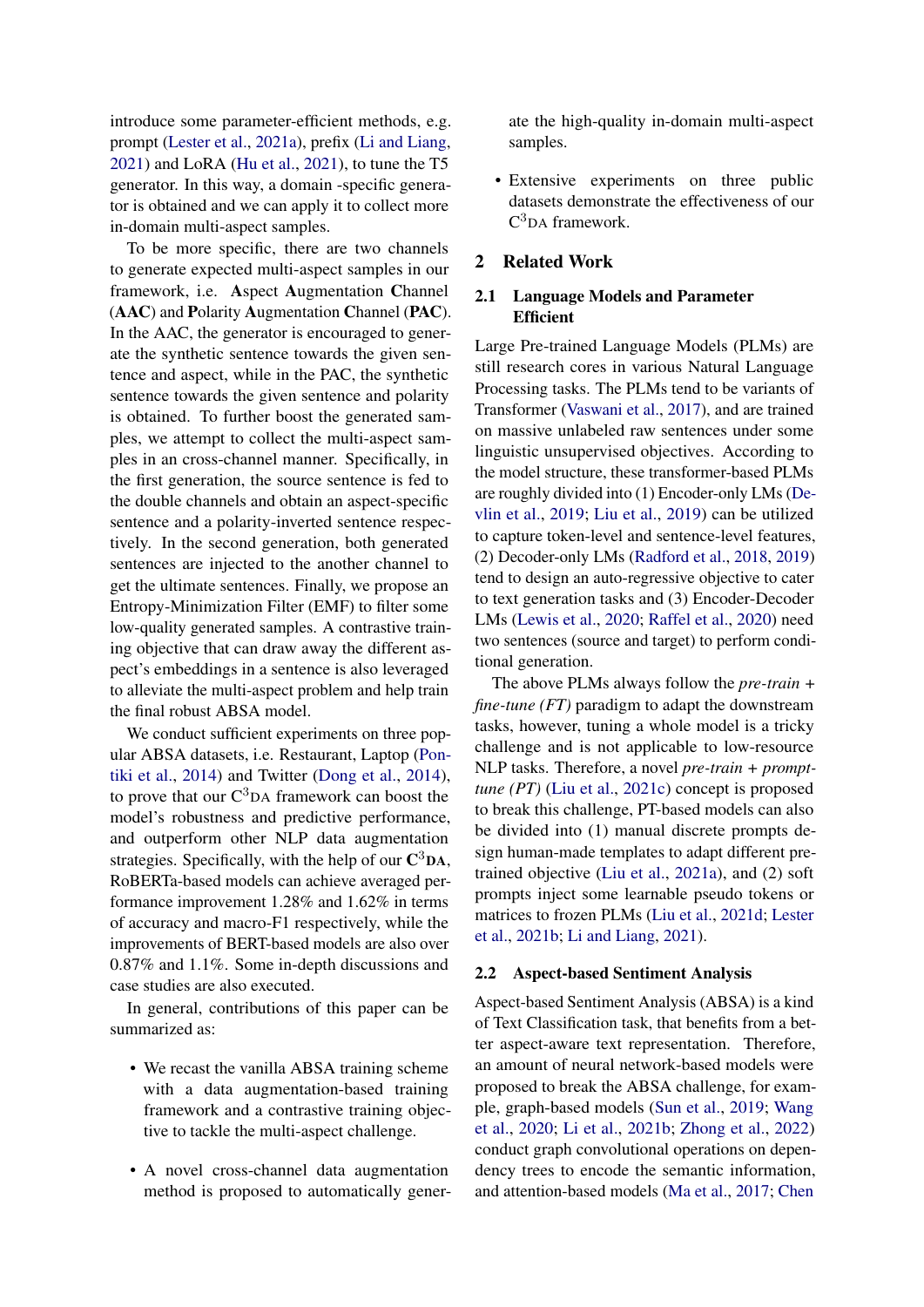[et al.,](#page-8-5) [2017;](#page-8-5) [Fan et al.,](#page-8-1) [2018;](#page-8-1) [Song et al.,](#page-10-8) [2019;](#page-10-8) [Liu](#page-9-13) [et al.,](#page-9-13) [2021b\)](#page-9-13) focus on interaction between aspect terms and context tokens, *etc.*

In recent years, pre-trained language models changed the situation of ABSA because they are better text encoders and can capture context features. Therefore, researchers explored more views to improve ABSA performance, except that PLM is regarded as an encoder to replace the vanilla *Glove + BiLSTM* paradigm. For example, [Dai et al.](#page-8-6) [\(2021\)](#page-8-6) leverages RoBERTa to re-construct dependency trees, [Yan et al.](#page-10-9) [\(2021\)](#page-10-9); [Li et al.](#page-9-14) [\(2021a\)](#page-9-14); [Zhang et al.](#page-10-10) [\(2021\)](#page-10-10) try to integrate various ABSA subtasks into a unified generative framework, and [Zhou et al.](#page-11-1) [\(2021\)](#page-11-1); [Seoh et al.](#page-10-11) [\(2021\)](#page-10-11) combine ABSA with other NLP tasks, *etc.*

### 2.3 Data Augmentation

To improve the scale of training samples, some Data Augmentation (DA) methods in the NLP community are proposed [\(Zhang et al.,](#page-10-12) [2018;](#page-10-12) [Wei](#page-10-13) [and Zou,](#page-10-13) [2019;](#page-10-13) [Kobayashi,](#page-9-15) [2018;](#page-9-15) [Wu et al.,](#page-10-14) [2019;](#page-10-14) [Anaby-Tavor et al.,](#page-8-7) [2020;](#page-8-7) [Ding et al.,](#page-8-8) [2021;](#page-8-8) [Cao](#page-8-9) [et al.,](#page-8-9) [2021;](#page-8-9) [Wang et al.,](#page-10-15) [2022;](#page-10-15) [Zhang et al.,](#page-10-16) [2022b\)](#page-10-16). EDA [\(Wei and Zou,](#page-10-13) [2019\)](#page-10-13) transforms source sentences with Synonym Replacement approaches, *etc.* CBERT [\(Wu et al.,](#page-10-14) [2019\)](#page-10-14) introduces a new conditional masked language model task. Meanwhile, some PLM-based generative augmentation frameworks [\(Anaby-Tavor et al.,](#page-8-7) [2020;](#page-8-7) [Wang et al.,](#page-10-15) [2022;](#page-10-15) [Zhang et al.,](#page-10-16) [2022b\)](#page-10-16) also have been explored.

## 3 Our C<sup>3</sup>DA Framework

Task Description of ABSA Given a group of triplets  $\Omega^{src} = \{\mathbf{s}_i, \mathbf{a}_i, \mathbf{p}_i\}_{i=1}^N$ , a sentence  $\mathbf{s}_i \in$  ${s_{i1}, \dots, s_{iL}}$  and an aspect-span indicator  $a_i \in$  $\{0, 1, 2\}$ <sup>L</sup> will be feed to a trainable model to obtain a hidden embedding  $h_i = \mathcal{F}(\mathbf{s}_i, \mathbf{a}_i, \Theta) \in$  $\mathbb{R}^{L\times D}$ , where N, L and D denote the instance scale, sentence lengths and hidden embedding size. Then, a ground-truth polarity label  $\mathbf{p}_i \in$  $\{0, 1, 2\}^M$  is utilized to conduct a supervised learning paradigm to learn task-specific parameters Θ.

#### 3.1 Overall Framework

In this section, we introduce the overall process of our proposed method, and more detail will be further described in section [3.2](#page-2-0) and [3.3,](#page-3-0) and our C <sup>3</sup>DA framework is shown in Figure [1.](#page-3-1)

Our  $C<sup>3</sup>DA$  Framework consists of two steps: (1) Data Augmentation and (2) Contrastive Training. We utilize the representative pre-trained T5 model as our generator in the data augmentation stage<sup>[1](#page-0-0)</sup>. Given a sentence  $s_i$ , we hope generate an another sentence  $\hat{s}_i = \mathcal{G}(s_i; \Pi)$  that express the opposite<br>notative and have a different senset from the source polarity and have a different aspect from the source sentence, where  $\mathcal{G}(\cdot; \Pi)$  is a T5 generator.

Basically, we conduct the Supervised Classification Training (SCT) on source sentences and augmented sentences, the objective is as follows:

$$
\mathcal{L}_{SCT} = \frac{1}{N} \sum_{i=1}^{N} \ell_{CE} (\mathbf{h}_i \mathbf{W}_s + \mathbf{b}_s, \mathbf{p}_i) + \alpha \ell_{CE} (\mathbf{h}_i^p \mathbf{W}_s + \mathbf{b}_s, \mathbf{p}_i), \quad (1)
$$

$$
\mathbf{h}_i^p = \mathcal{F}\left( [\mathbf{s}_i, \widehat{\mathbf{s}}_i], \mathbf{a}_i, \Theta \right),\tag{2}
$$

where  $[\cdot, \cdot]$  and  $\ell_{CE}(\cdot)$  are the concatenate operation and a Cross-Entropy loss function,  $\mathbf{W}_s \in$  $\mathbb{R}^{D \times M}$  and  $\alpha$  denote the classification head and a hyper-parameter, respectively.

To obtain a more robust classification model, we also leverage the contrastive training as follows:

$$
\mathcal{R}_{CT} = \frac{1}{N} \sum_{i=1}^{N} max\{d(\mathbf{h}_i, \mathbf{h}_i^p) - d(\mathbf{h}_i, \mathbf{h}_i^p) + \xi, 0\}, \quad (3)
$$

where  $h_i^n$  is the average-pooled sentence representation of  $\hat{\mathbf{s}}_i$  in the sentence  $[\mathbf{s}_i, \hat{\mathbf{s}}_i]$ ,  $d(\cdot, \cdot)$  denotes a distance measure function, and  $\xi$  is a hyperparameter called margin that can control whether an instance should be trained. So the final objective is shown as follows, and  $\beta$  is also a controllable hyper-parameter:

<span id="page-2-1"></span>
$$
\mathcal{L} = \mathcal{L}_{SCT} + \beta \mathcal{R}_{CT}.\tag{4}
$$

#### <span id="page-2-0"></span>3.2 Cross-Channel Data Augmentation

T5 Generator Aspect-based Sentiment Analysis is a low-resource task because human-annotated aspects and polarities are time-consuming. Therefore, tuning a whole large language model (*e.g.,* T5) with scarce samples will cause an over-fitting challenge. Inspired by [Wang et al.](#page-10-15) [\(2022\)](#page-10-15); [Lester](#page-9-6) [et al.](#page-9-6) [\(2021a\)](#page-9-6), we utilize the parameter-efficient strategies to tune the generation model.

A T5 pre-trained Encoder-Decoder model is regarded as our backbone, and we adapt various effective fine-tuning methods on this backbone, such

<sup>&</sup>lt;sup>1</sup>Note that the we can employ various generative pretraining models as the generator. T5 is used in this work, since it is widely-used and powerful.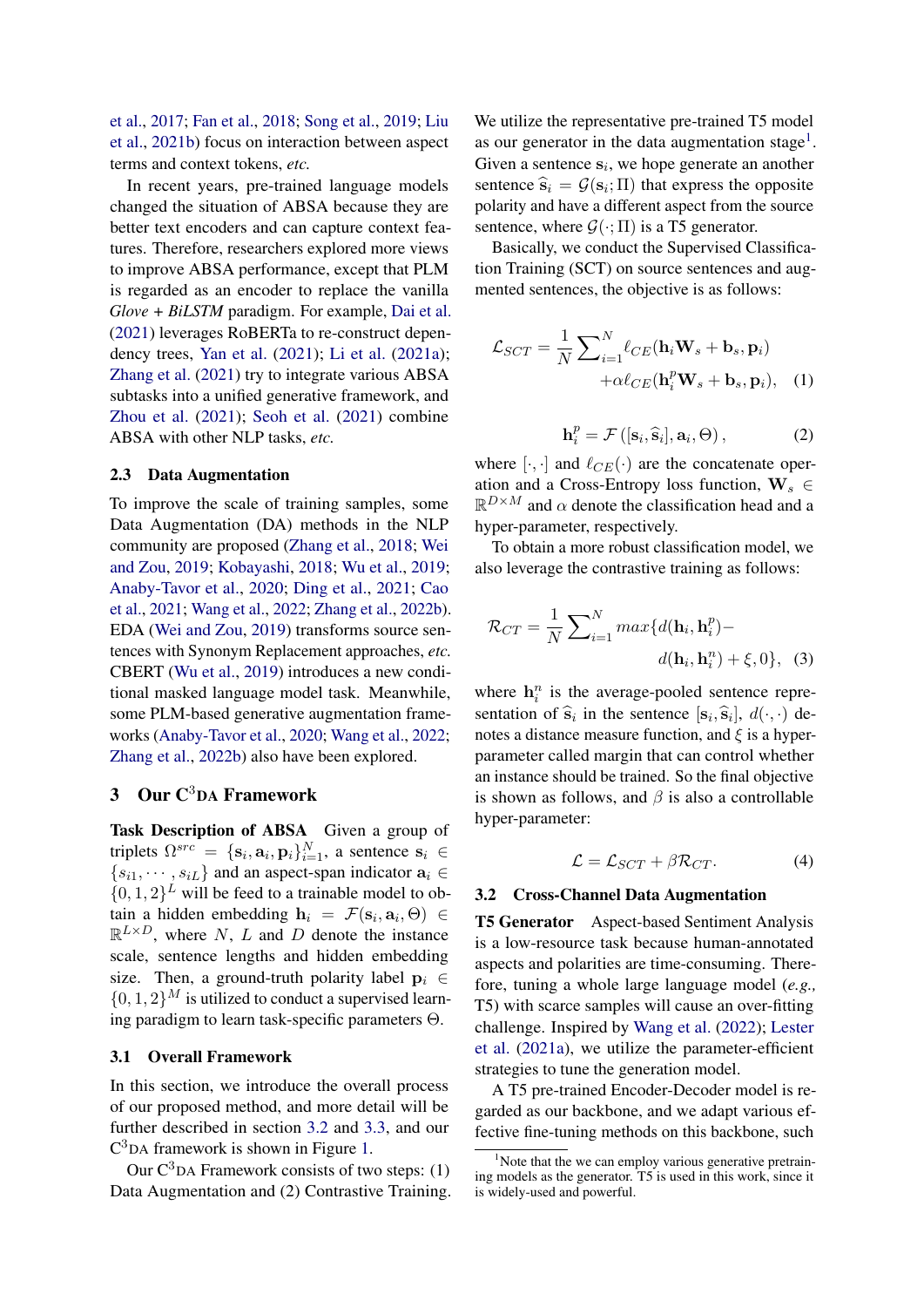<span id="page-3-1"></span>

<span id="page-3-2"></span>Figure 1: The overall  $C<sup>3</sup>DA$  framework. Learnable prompts can be optimized in the fine-tuning stage and will also be frozen in the generation stage, and T5 encoder-decoder structure is always fixed.

Table 1: An example of the concatenation operation.

| s             | I've been here 3 times for lunch and it is one of my favorites in the city.                                |
|---------------|------------------------------------------------------------------------------------------------------------|
| [s, service]  | I've been here 3 times for lunch and it is one of my favorites in the city. $\langle \cos \rangle$ service |
| [s, Negative] | I've been here 3 times for lunch and it is one of my favorites in the city. $\langle \cos \rangle$ so bad  |

as soft prompt [\(Lester et al.,](#page-9-12) [2021b\)](#page-9-12) and LoRa [\(Hu](#page-8-2) [et al.,](#page-8-2) [2021\)](#page-8-2), *etc.*

Sentence Generation Our motivation is to generate a sentence  $\hat{s}$  that express the opposite polarity and have a different aspect from the sentence s. Therefore, we propose a Cross-Channel Data Augmentation method for data augmentation stage, that consists of Aspect Augmentation Channel (AAC) and Polarity Augmentation Channel (PAC).

AAC generates an aspect-specific sentence  $\mathbf{s}_1^a = \mathcal{G}([\mathbf{s}, \widehat{\mathbf{A}}], \Pi)^2$  $\mathbf{s}_1^a = \mathcal{G}([\mathbf{s}, \widehat{\mathbf{A}}], \Pi)^2$ , and PAC generates a polarityinverted sentence  $s_1^p = \mathcal{G}([\mathbf{s}, \widehat{P}], \Pi)$ , where  $\widehat{A}$  is a random-sampled in-domain aspect and  $\hat{P}$  is a group of seed spans that have the inverted polarity from s, such as *so good*. Then, these sentences will be feed into the another channel to obtain  $\mathbf{s}^a_2 = \mathcal{G}([\mathbf{s}^p_1$  $\mathbf{F}_1^p$ ,  $\widehat{\mathbf{A}}$ ,  $\Pi$ ) and  $\mathbf{s}_2^p = \mathcal{G}([\mathbf{s}_1^a, \widehat{\mathbf{P}}], \Pi)$  that can satisfy our motivation. We give an example of the concatenation operation  $[s, \cdot]$  in Table [1.](#page-3-2)

Model Fine-tuning To obtain a task-specific generator, we need to fine-tune T5 model. As mentioned above, some parameter-efficient strategies are used to perform fine-tuning processes. Taking the cutting-edge prompt-tuning as an example, we introduce how to fine-tune T5 generator in detail. To adapt our generation framework, we random sample two instances  $\{s\}$  and  $\{s', a', p'\}$ from the source triplets  $\Omega^{src}$ . We generate two sentences  $G([s, a'], \Pi)$  and  $G([s, p'], \Pi)$  corresponding to two channels, and  $\Pi$  will be tuned under the supervision of the sentence s'.

The massive parameters in the T5 should be fixed in this stage, and we only tune the parameters of prompts. Additonally, both the T5 backbone and prompts will be frozen in the sentence generation stage. The detailed Cross-Channel Data Augmentation method is shown in Algorithm [1.](#page-4-0)

## <span id="page-3-0"></span>3.3 Entropy-Minimization Filtering and Contrastive Training

Cross-Channel Data Augmentation generates four sentences for each source sentence, and we can

 ${}^{2}$ AAC can generate one or more sentences, we take generating a single sentence as an example.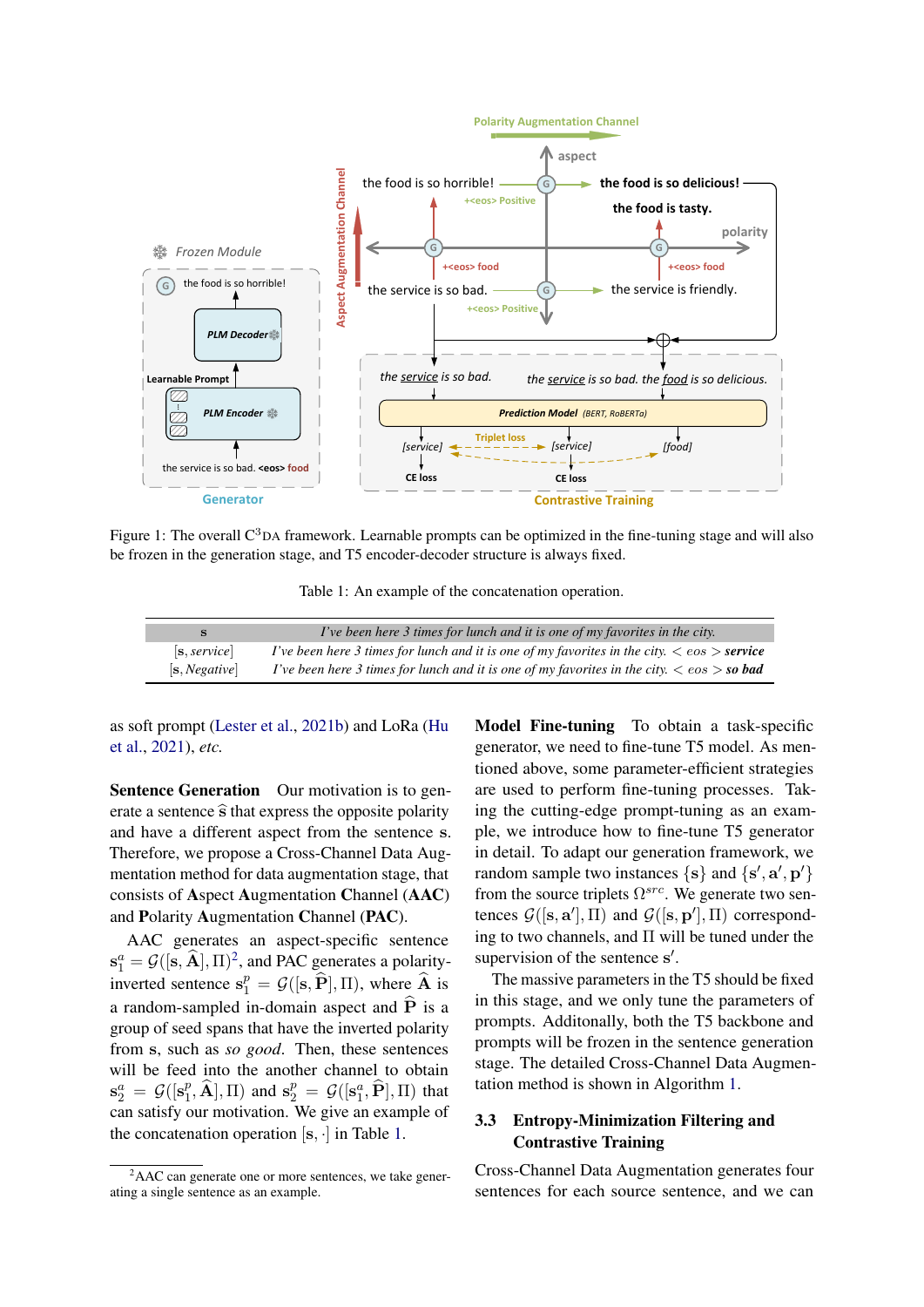Dataset Train Test #Num.Pos #Num.Neu #Num.Neg #Num.Pos #Num.Neu #Num.Neg *Restaurant* 2164 637 807 727 196 196<br> *Laptop* 976 455 851 337 167 128 *Laptop* 976 455 851 337 167 128 *Twitter* 1507 3016 1528 172 336 169

Table 2: Statistics of three experimental datasets. #Num.Pos: the number of *Positive*, #Num.Neu: the number of *Neural*, #Num.Neg: the number of *Negative*.

### <span id="page-4-0"></span>Algorithm 1 Cross-Channel Data Augmentation.

**Require:** Source triplets  $\Omega^{src} = {\mathbf{s}_i, \mathbf{a}_i, \mathbf{p}_i}_{i=1}^N$ ; Initial pre-trained T5 generator with soft prompt  $\mathcal{G}(\cdot, \Pi^0)$ ; Predefined aspect set  $A$ ; Fine-tune iterations  $\tau$ . **Ensure:** Augmented sentences  $\Omega^{aug} = {\hat{\mathbf{s}}_i}_{i=1}^N$ 

1: for  $iter$  in  $\tau$  do  $\Rightarrow$  Stage I: Model Fine-tuning 2:  $\{s\}, \{s', a', p'\} \leftarrow Sample(\Omega^{src})$ 3:  $\nabla^a \leftarrow loss(\mathbf{s}', \mathcal{G}([\mathbf{s}, \mathbf{a}'], \Pi^{iter}))$ 4:  $\nabla^p \leftarrow loss\left(s', \mathcal{G}([\mathbf{s}, \mathbf{p}'], \Pi^{iter})\right)$ 5:  $\Pi^{iter+1} \leftarrow Train(\Pi^{iter}, \nabla^a, \nabla^p)$ 6: end for 7:  $\Pi \leftarrow \Pi^{\tau}$ 8: for  $\{s, a, p\}$  in  $\Omega^{src}$  do  $\triangleright$  Stage II: Sentence Generation 9:  $\hat{\mathbf{A}} \leftarrow Sample(\mathcal{A}), \hat{\mathbf{P}} \leftarrow -\mathbf{p}$ <br>10:  $\triangleright -\mathbf{p}$  denotes or 10: . −p denotes opposite polarity from p  $11$ :  $\mathbf{a}^a_1 \leftarrow \mathcal{G}\left( [\mathbf{s}, \widehat{\mathbf{A}}], \Pi \right)\!, \mathbf{s}^p_1 \leftarrow \mathcal{G}\left( [\mathbf{s}, \widehat{\mathbf{P}}], \Pi \right)$  $12:$  $\mathbf{g}^a_2 \leftarrow \mathcal{G}\left( [\mathbf{s}^p_1, \widehat{\mathbf{A}}], \Pi \right), \mathbf{s}^p_2 \leftarrow \mathcal{G}\left( [\mathbf{s}^a_1, \widehat{\mathbf{P}}], \Pi \right)$ 13:  $\hat{a}^{aug} \leftarrow \hat{\Omega}^{aug} + Filter(\mathbf{s}_1^a, \mathbf{s}_1^p, \mathbf{\hat{s}}_2^a, \mathbf{s}_2^p)$ 14: end for 15: return  $\Omega^{aug}$ ;

leverage these sentences to train a prediction model  $\mathcal{F}(\cdot, \Theta)$ . However, it is possible to exist some lowquality samples that carry noisy information. We adapt an Entropy-Minimization Filter (EMF) to filter those noisy sentences.

We establish a hypothesis that *noisy sentences always express an ambiguous polarity* so that our prediction model gives a more smooth polarity probability distribution. To be specific, the information entropy of prediction distribution as Equation [\(5\)](#page-4-1) is an appropriate measure. A sentence with larger prediction entropy should be filtered, and a hyper-parameter  $k$  can control how many augmented sentences are selected to participate in training for each sample.

$$
\mathcal{H}_i = -\mathbb{E}_{\mathbf{y}_i} \big[ \log_2 p(\mathbf{y}_i) \big] = -p(\mathbf{y}_i) \log_2 p(\mathbf{y}_i),\tag{5}
$$

<span id="page-4-1"></span>
$$
p(\mathbf{y}_i) = softmax(\mathbf{h}_i \mathbf{W}_s + \mathbf{b}_s). \qquad (6)
$$

Finally, a contrastive training strategy as shown

in Equation [\(3\)](#page-2-1) is utilized to improve model robustness. Specially, we apply a negative cosine similarity in Equation [\(7\)](#page-4-2) to measure the embedding distance  $d(\cdot, \cdot)$ .

<span id="page-4-2"></span>
$$
d(\mathbf{h}_i, \mathbf{h}_i^p) = -\frac{\mathbf{h}_i \mathbf{h}_i^p}{\|\mathbf{h}_i\| \times \|\mathbf{h}_i^p\|}.
$$
 (7)

#### 4 Experiment

#### 4.1 Experimental Settings and Baselines

We conduct our experiments on three public datasets, i.e. *Restaurant*, *Laptop* from SemEval2014 ABSA task [\(Pontiki et al.,](#page-10-4) [2014\)](#page-10-4) and *Twitter* [\(Dong et al.,](#page-8-3) [2014\)](#page-8-3). In practice, we repeat experiments five times with five different seeds and report the average values of accuracy (acc) and Macro-F1 (F1).

Two widely-used pretraining models, i.e. BERT [\(Devlin et al.,](#page-8-4) [2019\)](#page-8-4) and RoBERTa [\(Liu et al.,](#page-9-8) [2019\)](#page-9-8), are regarded as our prediction backbone, and we compare our framework  $C<sup>3</sup>DA$  with the following three data augmentation methods:

- **EDA** [\(Wei and Zou,](#page-10-13) [2019\)](#page-10-13) is a token-level transformation method. It follows some patterns such as Synonym Replacement, Random Insertion, *etc.* For the ABSA task, we deliberately avoid corrupting the aspect words.
- Back Translation (BT) [\(Sennrich et al.,](#page-10-17) [2016\)](#page-10-17) is a sentence-level augmentation method, which translates a sentence to the language of another country and translates it back to the original language. We follow [Fan](#page-8-10) [et al.](#page-8-10) [\(2021\)](#page-8-10) that translates English to French and translates it back.
- **CBERT** [\(Wu et al.,](#page-10-14) [2019\)](#page-10-14) fully excavates the power of mask language model (MLM) objective to replace some tokens, so it is also a token-level replacement.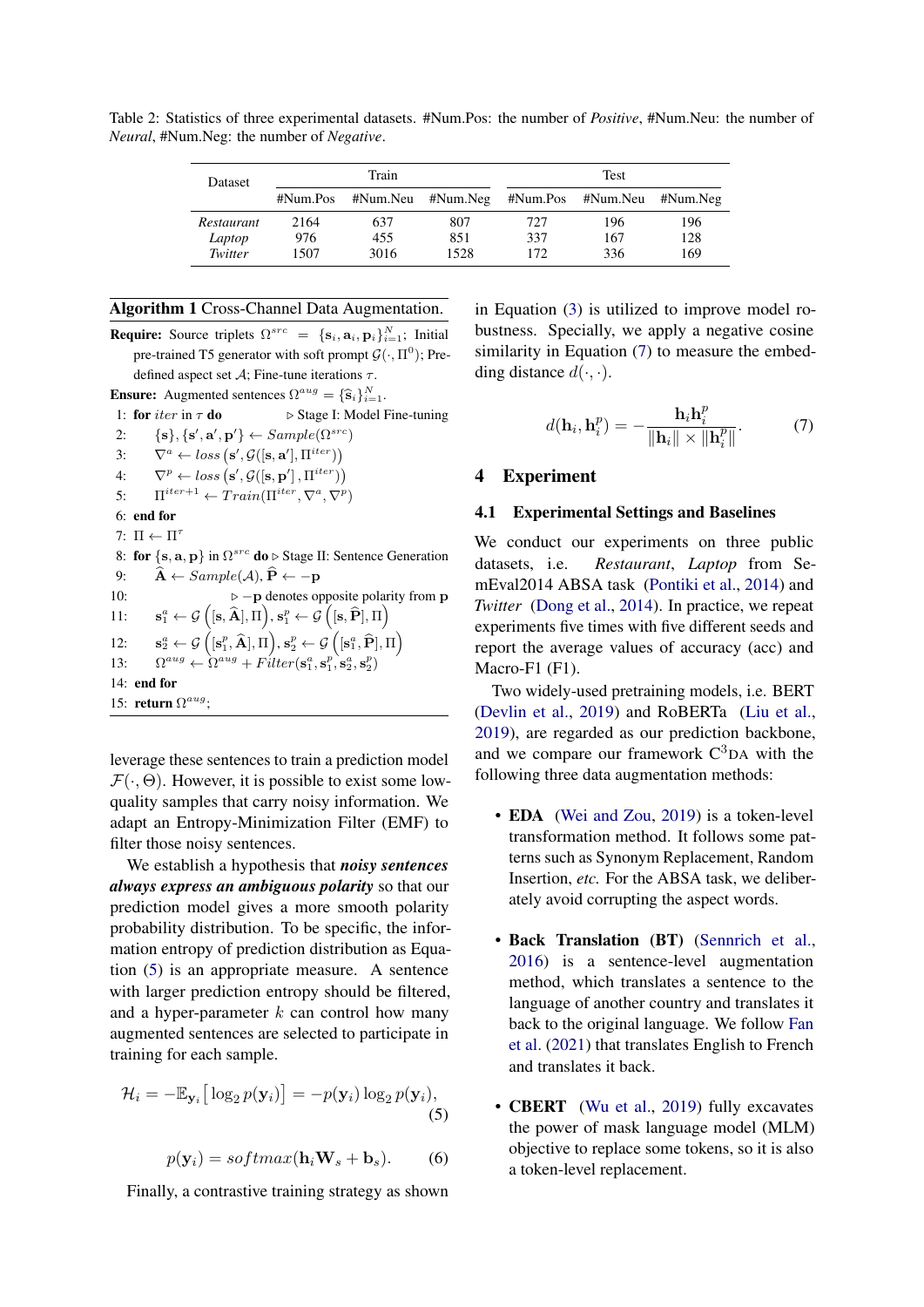<span id="page-5-0"></span>

|  | Table 3: Empirical results of $\mathbb{C}^3$ DA and other cutting-edge data augmentation methods. The best scores of each |  |  |  |  |
|--|---------------------------------------------------------------------------------------------------------------------------|--|--|--|--|
|  | metric are indicated in bold, and $\uparrow$ denotes the improvement over BERT-base and RoBERTa-base baselines.           |  |  |  |  |

| Model                       | Restaurant               |                         | Laptop                        |                 | Twitter                                  |                               |
|-----------------------------|--------------------------|-------------------------|-------------------------------|-----------------|------------------------------------------|-------------------------------|
|                             | acc                      | F1                      | acc                           | F1              | acc                                      | F1                            |
| <b>BERT-base</b>            | 86.31                    | 80.22                   | 79.66                         | 76.11           | 76.50                                    | 75.23                         |
| + EDA (Wei and Zou, 2019)   | 86.42                    | 79.63                   | 79.59                         | 75.79           | 76.26                                    | 75.16                         |
| $+ BT (Fan et al., 2021)$   | 86.47                    | 80.29                   | 79.67                         | 76.35           | 76.63                                    | 75.47                         |
| $+$ CBERT (Wu et al., 2019) | 86.27                    | 80.00                   | 79.83                         | 76.12           | 76.44                                    | 75.36                         |
| $+ C3DA$ (Ours)             | 86.93 $_{10.62}$         | 81.23 $_{\uparrow1.01}$ | 80.61 $_{10.95}$              | $77.11_{+1.00}$ | $77.55_{\textcolor{red}{\uparrow 1.05}}$ | $76.53_{\text{\tiny{*1.30}}}$ |
| RoBERTa-base                | 86.38                    | 80.29                   | 80.10                         | 76.24           | 76.63                                    | 75.37                         |
| $+$ EDA (Wei and Zou, 2019) | 86.43                    | 80.21                   | 80.38                         | 76.59           | 76.47                                    | 75.36                         |
| $+ BT (Fan et al., 2021)$   | 86.50                    | 80.59                   | 80.22                         | 76.73           | 76.59                                    | 75.47                         |
| $+$ CBERT (Wu et al., 2019) | 86.77                    | 80.51                   | 80.54                         | 76.57           | 76.73                                    | 75.37                         |
| $+ C3DA$ (Ours)             | 87.11 $_{\uparrow 0.73}$ | 81.63 $_{1.34}$         | $81.83_{\text{\tiny{21.73}}}$ | $78.46_{12.22}$ | $78.31_{\text{\textsterling}1.38}$       | $76.67_{\text{\tiny{71.30}}}$ |

#### 4.2 More Empirical Details

We implement our experiment by following the released ABSA Pytorch<sup>[3](#page-0-0)</sup> repository and our pretrained models, such as *bert-base-uncased*, *robertabase* and *t5-base*, are from *HuggingFace*[4](#page-0-0) . Meanwhile, we utilize a flexible toolkit *OpenDelta*<sup>[5](#page-0-0)</sup> to adapt various parameter-efficient methods to our T5 generator.

In the data augmentation stage, we leverage an Adafactor optimizer. A T5 generator is fine-tuned for 100 epochs, and batch size is fixed to 16. As training a prediction model, we adapt an Adam optimizer with a learning rate of  $2 \times 10^{-5}$ , and the dropout rate is set to 0.3. Additionally, we train the final prediction model for 15 epochs with the batch size as 16.

A single NVIDIA A100 is used to conduct our all experiments. The model fine-tuning and sentence generation stages will generally spend 2 - 3 hours, and it spends about 1 hour to train a prediction model.

### <span id="page-5-2"></span>4.3 Main Result

Table [3](#page-5-0) shows our main experimental results. To be fair, for each data augmentation method, we generate 1 synthetic sample per sentence. Overall, our  $C<sup>3</sup>$ DA framework consistently and significantly improve the preformance of both BERT-based and RoBERTa-based models, e.g. the result of *Restaurant* even outperforms the RoBERTa-*base* baseline 2.22% in term of F1. Moreover, we observe that the

<sup>4</sup><https://huggingface.co/models>

performance order of various data augmentation methods is  $C^3DA > CBERT > BT > EDA$ , which indicates: (1) EDA semantic-regardlessly removes or inserts tokens, which will inject more noise into final prediction models, thus leading to the poor performance. (2) Comparing BT and CBERT, BT always achieves higher F1, and CBERT will get more advantageous accuracy. Since BT is a sentencelevel method, it focuses on how to transform a source sentence into a form-different and semanticreserved sentence, but neglects the useful aspect information. On the contrary, CBERT will only change some tokens, which is a semantic-reversed and aspect-reserved approach. Table [4](#page-6-0) summarizes the characteristics of some augmentation methods.

Turn to compare two metrics, another finding is that  $C<sup>3</sup>DA$  has more significant performance in term of Macro-F1. Proverbially, since Macro-F1 is a metric to measure the generalization of a model, the higher improvements on Macro-F1 prove that our framework can effectively improve the model's robustness in this view. Concurrently, the effect of C3DA is better on *Restaurant* and *Twitter*. The difference between these datasets is that *Laptop* is a small dataset, indicating that our  $C<sup>3</sup>DA$  is sensitive to the data scale and  $C<sup>3</sup>DA$  may have better improvement if there is a larger-scale dataset.

#### <span id="page-5-1"></span>4.4 Ablation Study

The core modules in our framework  $C<sup>3</sup>DA$  are Data Augmentation (DA), Contrastive Learning (CL), and Entropy-Minimization Filter (EMF). In this section, we perform ablation study to investigate the effect of these modules, and the results are listed in Table [5.](#page-6-1) BERT-*base* is regarded as the

<sup>3</sup>[https://github.com/songyouwei/](https://github.com/songyouwei/ABSA-PyTorch) [ABSA-PyTorch](https://github.com/songyouwei/ABSA-PyTorch)

<sup>5</sup><https://github.com/thunlp/OpenDelta>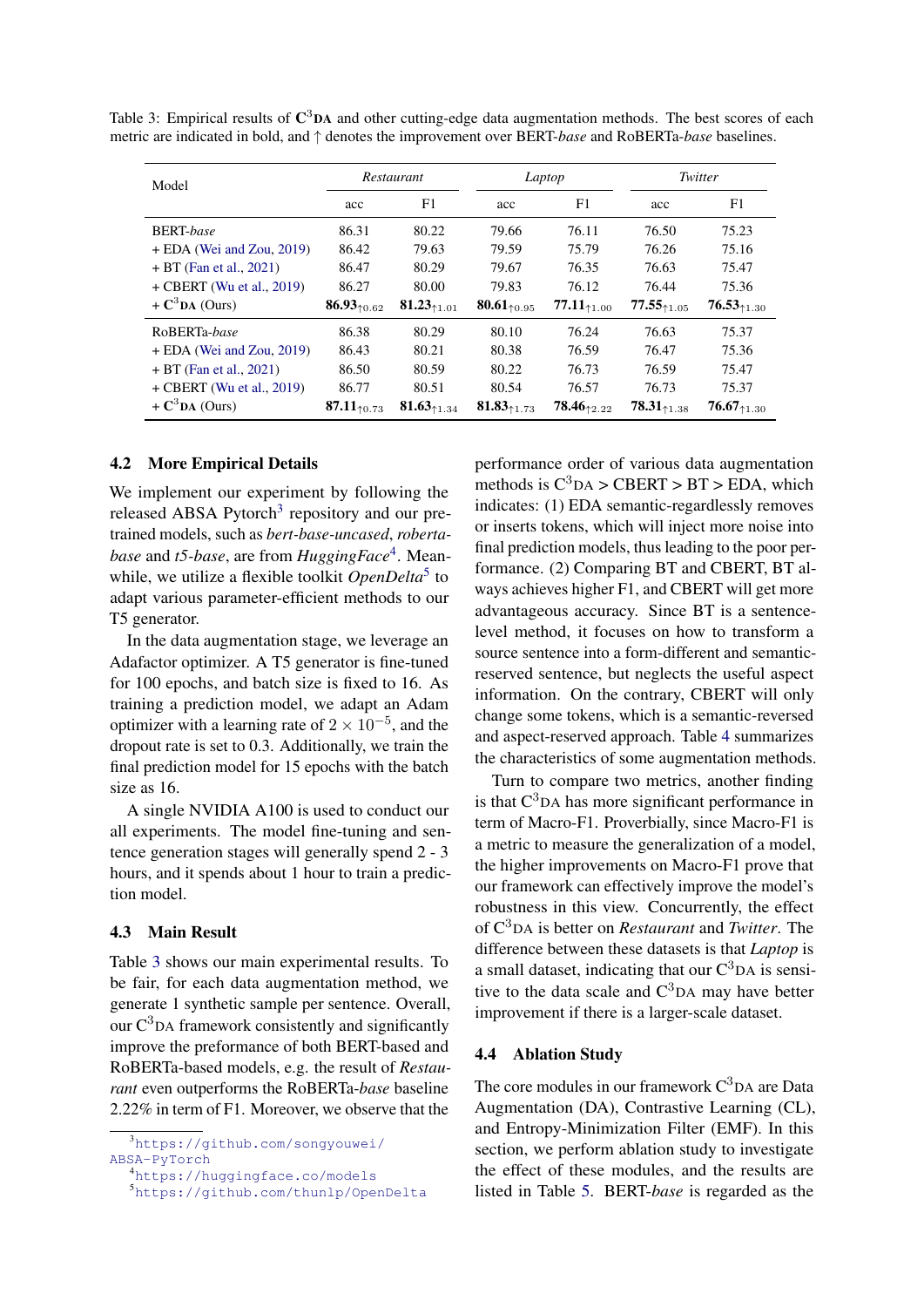<span id="page-6-3"></span>

Figure 2: Sensitivity Analysis of the contrastive training margin  $\xi$ . The ribbon upper-side and below-side denote the maximum and minimum performance in 5 seeds respectively, and the centerline is the average value.

<span id="page-6-4"></span>

Figure 3: Sensitivity Analysis of the number of selected sentences k in EMF.

<span id="page-6-0"></span>Table 4: A comparison of various data augmentation methods. Semantic-R. and Aspect-R. denote semantic reserved methods and aspect reserved methods, and T.- / S.- discriminates token-level and sentence-level methods respectively.

|              | Methods Semantic-R. Aspect-R. T.-/S.- |          |    |
|--------------|---------------------------------------|----------|----|
| EDA          | $\times$                              |          | Т. |
| <b>BT</b>    |                                       | $\times$ |    |
| <b>CBERT</b> |                                       |          | T  |
| $C^3DA$      |                                       |          |    |

prediction model in this study, and *w/o* denotes *without* some modules.

Firstly, w/o DA & CL removes our data augmentation framework, it is equivalent to a vanilla *BERT-base*-only prediction model. As shown in Table [5,](#page-6-1) w/o DA & CL always presents poor performance, even decrease by about 1% on *Laptop*'s acc and F1 and *Restaurant*'s F1. It proves our C<sup>3</sup>DA framework imports more high-quality data items and is effective to boost the performance. Then, w/o CL remains augmented sentences and revokes the contrastive training objective  $\mathcal{R}_{CL}$ . Overall, this objective improves the results by about 0.3% on each dataset, conforming that contrastive learning can powerfully optimize the aspect-specific features. Finally, w/o EMF conducts both supervised training and contrastive training on all generated sentences. Intuitively, more samples can consolidate the predictive power of a classification model, but some emotionless and illogical sentences also carry plenty of noise. As we speculate, w/o EMF degrades the model's performance by 0.5% - 1.0%, the outcome on Restaurant's accuracy is even worse than the result without DA  $&$  CL. More sensitivity studies about EMF will be shown in Section [4.5.](#page-6-2)

<span id="page-6-1"></span>Table 5: Ablation study of  $C^3DA$ . The prediction model is BERT-*base* in this study.

| Model                              | Restaurant<br>Laptop |       | Twitter |
|------------------------------------|----------------------|-------|---------|
|                                    |                      | acc   |         |
| $\mathbf{C}^3\mathbf{D}\mathbf{A}$ | 86.93                | 80.61 | 77.08   |
| $w$ /0 DA & CL                     | 86.31                | 79.66 | 76.50   |
| $w$ /0 CL                          | 86.69                | 80.35 | 76.87   |
| w/o EMF                            | 86.45                | 79.84 | 76.50   |
| Model                              |                      | F1    |         |
| $\mathbf{C}^3$ DA                  | 81.23                | 77.11 | 75.76   |
| $w$ /0 DA & CL                     | 80.22                | 76.11 | 75.23   |
| $w$ /0 CL                          | 81.00                | 76.88 | 75.63   |
| w/o EMF                            | 80.21                | 76.45 | 75.17   |

#### <span id="page-6-2"></span>4.5 Sensitivity Analysis

As mentioned above, we employ two hyperparameters in our  $C<sup>3</sup>$ DA framework. To investigate the influence of both hyper-parameters, we further conduct sensitivity analysis in this section.

Contrastive Training Margin  $\xi$  Margin  $\xi$  in Equation [3](#page-2-1) is a hyper-parameter to control the model's distinctive ability to discriminate nega-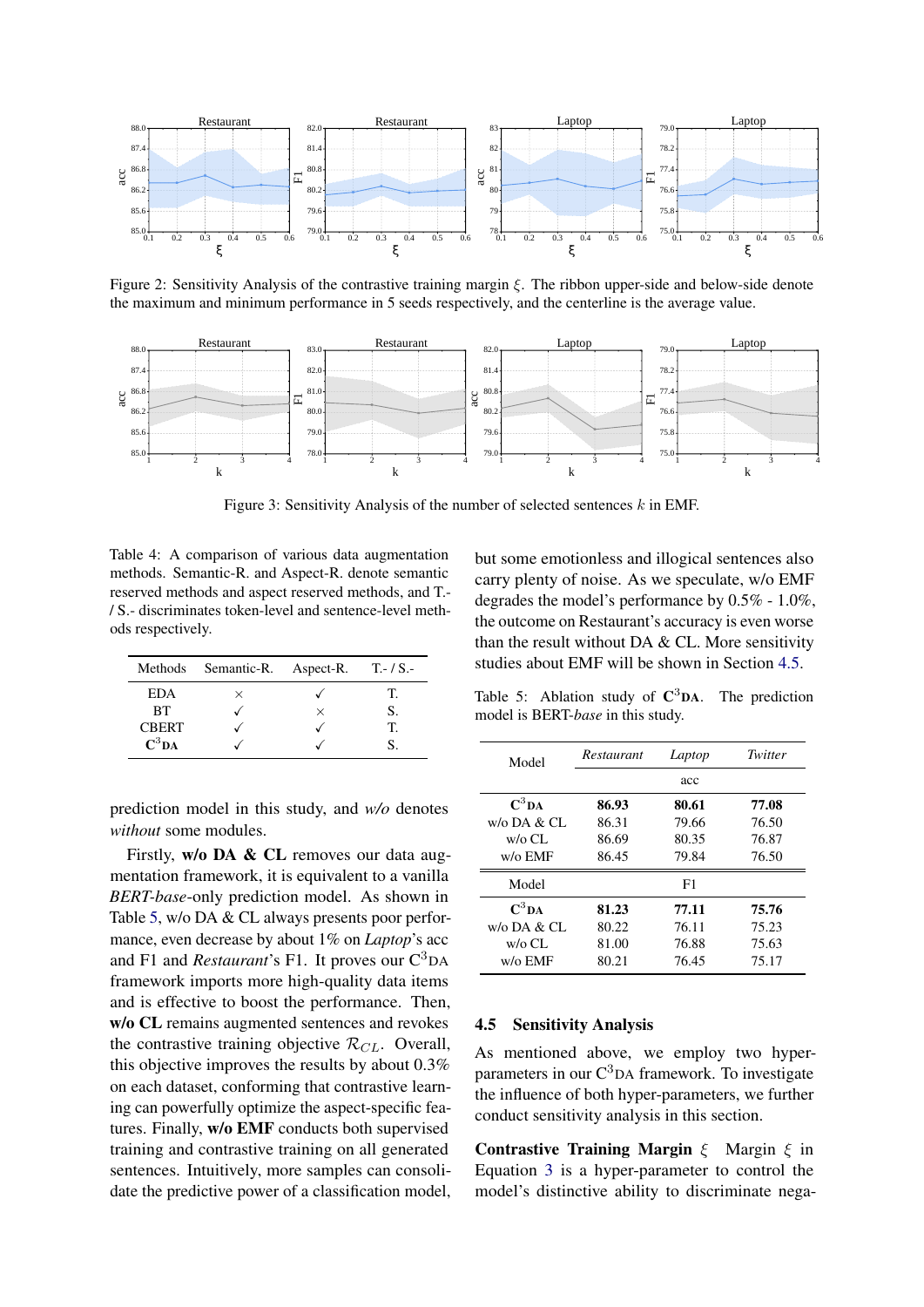| case                  | the falafal was rather over cooked and dried but the chicken was fine. |                |                 |                 |                |                 |
|-----------------------|------------------------------------------------------------------------|----------------|-----------------|-----------------|----------------|-----------------|
| Aspect & Polarity     |                                                                        | falafal        |                 |                 | chicken        |                 |
|                       | Positive                                                               | <b>Neutral</b> | <b>Negative</b> | <b>Positive</b> | <b>Neutral</b> | <b>Negative</b> |
| $w/\sigma C^3DA$      | 0.098                                                                  | 0.109          | 0.793           | 0.643           | 0.047          | 0.310           |
| with $C^3$ DA         | 0.071                                                                  | 0.092          | 0.837           | 0.698           | 0.076          | 0.226           |
| case                  | good food but the service was dreadful!                                |                |                 |                 |                |                 |
| Aspect & Polarity     |                                                                        | food           |                 |                 | service        |                 |
|                       | <b>Positive</b>                                                        | <b>Neutral</b> | <b>Negative</b> | Positive        | <b>Neutral</b> | <b>Negative</b> |
| w/o C <sup>3</sup> DA | 0.502                                                                  | 0.173          | 0.325           | 0.191           | 0.236          | 0.573           |
| with $C^3$ DA         | 0.589                                                                  | 0.211          | 0.200           | 0.177           | 0.186          | 0.637           |

<span id="page-7-0"></span>Table 6: Case study. The aspect words and corresponding polarities are noted as red color and blue color, respectively.

tive samples and positive samples. Under a little margin, the prediction model will indolently balance  $d(\mathbf{h}_i, \mathbf{h}_i^{\tilde{p}})$  $i$ <sup>p</sup>) and  $d(\mathbf{h}_i, \mathbf{h}_i^n)$  to cause underoptimization, while a large margin makes a model converge hard.

To investigate the impact of the margin  $\xi$ , we implement experiments on *Restaurant* and *Laptop*, and range  $\xi$  from 0.1 to 0.6. As shown in Figure [2,](#page-6-3) our  $C<sup>3</sup>$ DA always gets the best performance when  $\xi$  is 0.3, and as it expands or shrinks, the results consistently show a downward trend.

Number of Selected Sentences  $k$  in EMF As the description in Section [4.4,](#page-5-1)  $k$  in EMF is a key hyper-parameter to decide to introduce more useful sentences or more noisy information, we select k sentences for each source sentence with the entropy-minimization filter method.

We evaluate  $C^3$ DA on  $k \in \{1, 2, 3, 4\}$  and show the results in Figure [3.](#page-6-4) The best performance invariably appear in  $k = 2$ . Meanwhile, the performance decreases significantly when the value of  $k$  is 3, 4.

### 4.6 Case Study

C <sup>3</sup>DA is a DA-based framework, and our purpose is to break the multi-aspect challenge. Therefore, we implement a case study to evaluate whether  $C<sup>3</sup>$ DA can solve this problem, and more cases with different DA methods and cases with varying finetuning epochs will be shown in Appendix.

We select two samples from the *Restaurant* test set, and these two sentences all have two aspects with different sentiment polarities. We will compare the performance of our  $C<sup>3</sup>DA$  on their polarity prediction distribution. To observe the Table [6,](#page-7-0) we summarize that  $(1)$   $C^3$ DA can consistently and significantly enhance the prediction model's robustness, such as the *Positive* probability of the aspect *food* improve about 0.077. Therefore, our framework can correct the polarity prediction when a sentence expresses an ambiguous polarity. (2) When a sentence is short, the interaction between two aspects with contradictory polarities will be more intimate. In this scenario, sentences will express more ambiguous sentiment and the effectiveness of our framework will be more significant.

### 4.7 Computing Cost Analysis

Our method will prolong each sentence, longer sentences will undoubtedly increase computing costs. Therefore, we attempt to compare the computing time of our framework and other augmentation methods. In the data preparing stage,  $C<sup>3</sup>DA$  will fine-tune a generator and inference on the training set, it will spend 2 - 3 hours, and it is a once-for-all process. In the prediction training stage, we find that EDA, Back Translation and CBERT do not change the sentence length, their prediction time cost  $0.98 \times \sim 1.05 \times$  (without any augmentation is 1 $\times$ ). By comparison, C<sup>3</sup>DA spends 1.14 $\times$  time cost, which is completely acceptable.

### 5 Conclusion

In our work, we focus on solving the multi-aspect problem in the ABSA task. To address this challenge, we propose a data-centric training framework and adapt a novel  $C<sup>3</sup>DA$  method to implement data augmentation. The proposed framework conduct both supervised training and contrastive training on augmented samples. Especially,  $C^3$ DA will generate some sentences that express the opposite sentiment polarity from the source sentences. Extensive experiments on widely-used benchmarks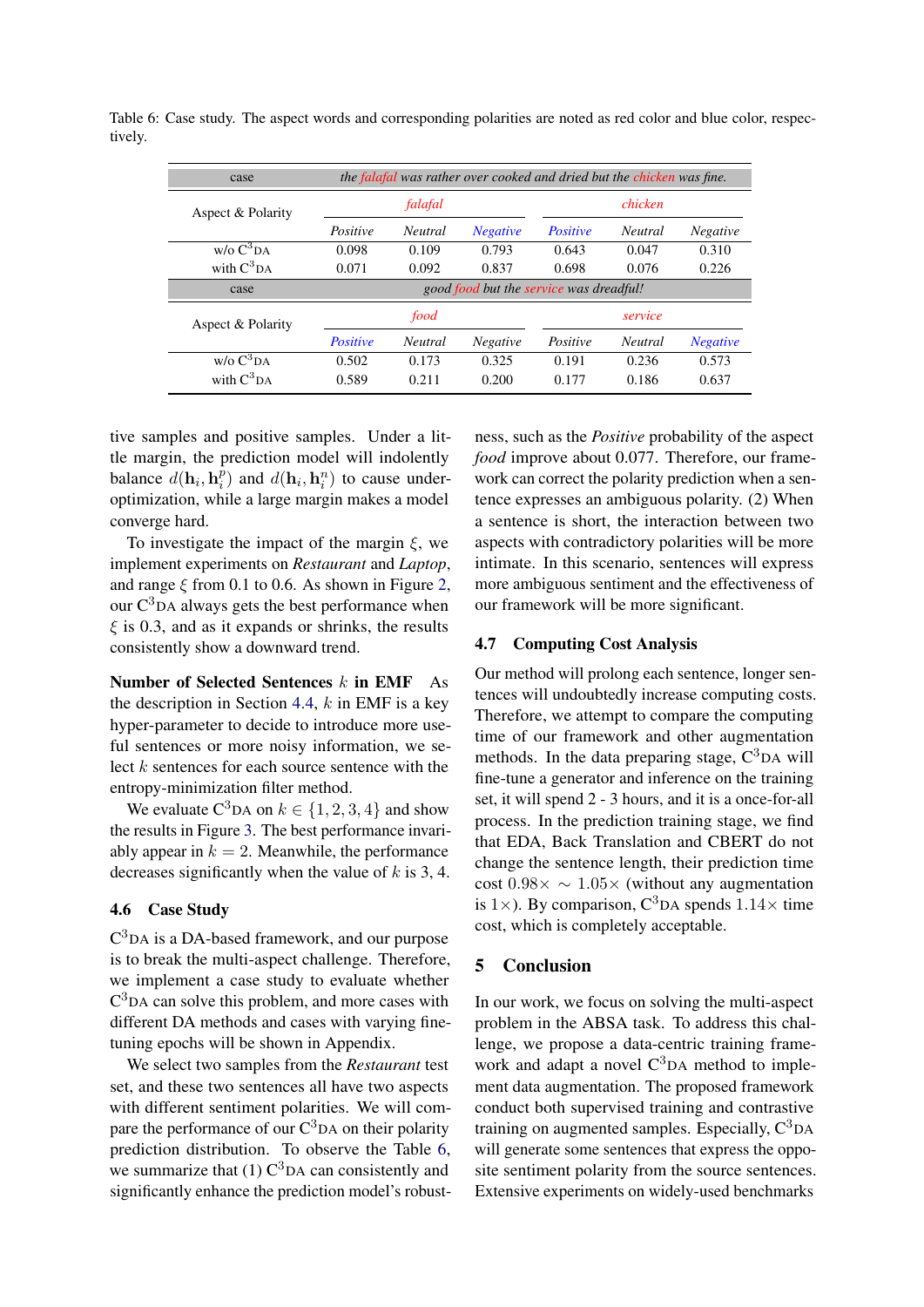demonstrate that our framework can effectively improve the prediction model's robustness and predictive power.

## 6 Limitations

Indeed, our overall work has some limitations, and we will discuss them in this section.

**Method** our  $C^3$ DA is a flexible method, we can generate  $k$  samples for each source sentence. However, an effective filtering method is vital with  $k$ increasing, we follow a proposed hypothesis. It is worth investigating whether this is a reasonable assumption and whether there is a more authoritative assumption.

Experiment We have tried our best to conduct exhaustive experiments, including main experiments, ablation studies, sensitivity analyses, and case studies. However, our baselines may be lacking, because there are so less DA-based works in the ABSA area. As alternatives, we select some DA methods in the NLU area to compare. Meanwhile, some generative DA methods need to be compared, such as [Anaby-Tavor et al.](#page-8-7) [\(2020\)](#page-8-7), but these generative DA methods are aspect-destructive and don't have released codes. We have already considered this, [Anaby-Tavor et al.](#page-8-7) [\(2020\)](#page-8-7) fine-tunes the whole pre-trained model to conditionally generate some sentences, so we change our fixed T5 model with parameter efficient methods to a unfixed T5 model to simulate it, more experiments are shown in Appendix [A.](#page-11-2)

## References

- <span id="page-8-7"></span>Ateret Anaby-Tavor, Boaz Carmeli, Esther Goldbraich, Amir Kantor, George Kour, Segev Shlomov, Naama Tepper, and Naama Zwerdling. 2020. [Do not have](https://aaai.org/ojs/index.php/AAAI/article/view/6233) [enough data? deep learning to the rescue!](https://aaai.org/ojs/index.php/AAAI/article/view/6233) In *The Thirty-Fourth AAAI Conference on Artificial Intelligence, AAAI 2020, New York, NY, USA, February 7-12, 2020*, pages 7383–7390. AAAI Press.
- <span id="page-8-9"></span>Yu Cao, Liang Ding, Zhiliang Tian, and Meng Fang. 2021. Towards efficiently diversifying dialogue generation via embedding augmentation. *ICASSP 2021 - 2021 IEEE International Conference on Acoustics, Speech and Signal Processing (ICASSP)*, pages 7443–7447.
- <span id="page-8-5"></span>Peng Chen, Zhongqian Sun, Lidong Bing, and Wei Yang. 2017. [Recurrent attention network on mem](https://doi.org/10.18653/v1/d17-1047)[ory for aspect sentiment analysis.](https://doi.org/10.18653/v1/d17-1047) In *Proceedings of the 2017 Conference on Empirical Methods in Natural Language Processing, EMNLP 2017, Copen-*

*hagen, Denmark, September 9-11, 2017*, pages 452– 461. Association for Computational Linguistics.

- <span id="page-8-6"></span>Junqi Dai, Hang Yan, Tianxiang Sun, Pengfei Liu, and Xipeng Qiu. 2021. [Does syntax matter? A strong](https://doi.org/10.18653/v1/2021.naacl-main.146) [baseline for aspect-based sentiment analysis with](https://doi.org/10.18653/v1/2021.naacl-main.146) [roberta.](https://doi.org/10.18653/v1/2021.naacl-main.146) In *Proceedings of the 2021 Conference of the North American Chapter of the Association for Computational Linguistics: Human Language Technologies, NAACL-HLT 2021, Online, June 6-11, 2021*, pages 1816–1829. Association for Computational Linguistics.
- <span id="page-8-4"></span>Jacob Devlin, Ming-Wei Chang, Kenton Lee, and Kristina Toutanova. 2019. [BERT: pre-training of](https://doi.org/10.18653/v1/n19-1423) [deep bidirectional transformers for language under](https://doi.org/10.18653/v1/n19-1423)[standing.](https://doi.org/10.18653/v1/n19-1423) In *Proceedings of the 2019 Conference of the North American Chapter of the Association for Computational Linguistics: Human Language Technologies, NAACL-HLT 2019, Minneapolis, MN, USA, June 2-7, 2019, Volume 1 (Long and Short Papers)*, pages 4171–4186. Association for Computational Linguistics.
- <span id="page-8-8"></span>Liang Ding, Di Wu, and Dacheng Tao. 2021. [Im](https://doi.org/10.18653/v1/2021.emnlp-main.263)[proving neural machine translation by bidirectional](https://doi.org/10.18653/v1/2021.emnlp-main.263) [training.](https://doi.org/10.18653/v1/2021.emnlp-main.263) In *Proceedings of the 2021 Conference on Empirical Methods in Natural Language Processing*, pages 3278–3284, Online and Punta Cana, Dominican Republic. Association for Computational Linguistics.
- <span id="page-8-3"></span>Li Dong, Furu Wei, Chuanqi Tan, Duyu Tang, Ming Zhou, and Ke Xu. 2014. [Adaptive recursive neural](https://doi.org/10.3115/v1/p14-2009) [network for target-dependent twitter sentiment clas](https://doi.org/10.3115/v1/p14-2009)[sification.](https://doi.org/10.3115/v1/p14-2009) In *Proceedings of the 52nd Annual Meeting of the Association for Computational Linguistics, ACL 2014, June 22-27, 2014, Baltimore, MD, USA, Volume 2: Short Papers*, pages 49–54. The Association for Computer Linguistics.
- <span id="page-8-0"></span>Wael Etaiwi, Dima Suleiman, and Arafat Awajan. 2021. [Deep learning based techniques for sentiment analy](https://doi.org/10.31449/inf.v45i7.3674)[sis: A survey.](https://doi.org/10.31449/inf.v45i7.3674) *Informatica (Slovenia)*, 45(7).
- <span id="page-8-10"></span>Angela Fan, Shruti Bhosale, Holger Schwenk, Zhiyi Ma, Ahmed El-Kishky, Siddharth Goyal, Mandeep Baines, Onur Celebi, Guillaume Wenzek, Vishrav Chaudhary, Naman Goyal, Tom Birch, Vitaliy Liptchinsky, Sergey Edunov, Michael Auli, and Armand Joulin. 2021. [Beyond english-centric multilin](http://jmlr.org/papers/v22/20-1307.html)[gual machine translation.](http://jmlr.org/papers/v22/20-1307.html) *Journal of Machine Learning Research*, 22:107:1–107:48.
- <span id="page-8-1"></span>Feifan Fan, Yansong Feng, and Dongyan Zhao. 2018. [Multi-grained attention network for aspect-level sen](https://doi.org/10.18653/v1/d18-1380)[timent classification.](https://doi.org/10.18653/v1/d18-1380) In *Proceedings of the 2018 Conference on Empirical Methods in Natural Language Processing, Brussels, Belgium, October 31 - November 4, 2018*, pages 3433–3442. Association for Computational Linguistics.
- <span id="page-8-2"></span>Edward J. Hu, Yelong Shen, Phillip Wallis, Zeyuan Allen-Zhu, Yuanzhi Li, Shean Wang, and Weizhu Chen. 2021. [Lora: Low-rank adaptation of large lan](http://arxiv.org/abs/2106.09685)[guage models.](http://arxiv.org/abs/2106.09685) *CoRR*, abs/2106.09685.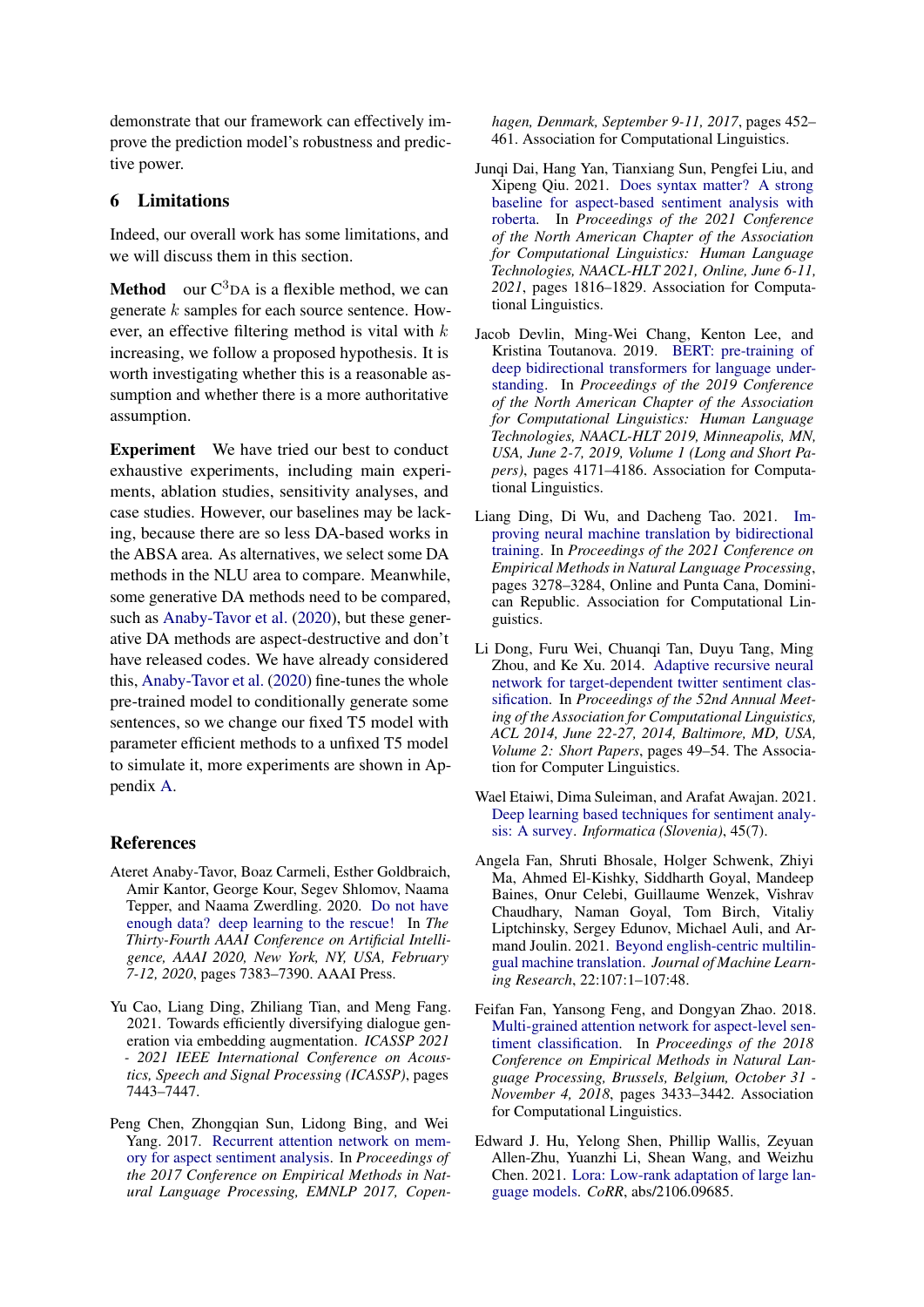- <span id="page-9-3"></span>Mengting Hu, Shiwan Zhao, Li Zhang, Keke Cai, Zhong Su, Renhong Cheng, and Xiaowei Shen. 2019. [CAN: constrained attention networks for](https://doi.org/10.18653/v1/D19-1467) [multi-aspect sentiment analysis.](https://doi.org/10.18653/v1/D19-1467) In *Proceedings of the 2019 Conference on Empirical Methods in Natural Language Processing and the 9th International Joint Conference on Natural Language Processing, EMNLP-IJCNLP 2019, Hong Kong, China, November 3-7, 2019*, pages 4600–4609. Association for Computational Linguistics.
- <span id="page-9-16"></span>Himanshu Jain, Yashoteja Prabhu, and Manik Varma. 2016. [Extreme multi-label loss functions for rec](https://doi.org/10.1145/2939672.2939756)[ommendation, tagging, ranking & other missing la](https://doi.org/10.1145/2939672.2939756)[bel applications.](https://doi.org/10.1145/2939672.2939756) In *Proceedings of the 22nd ACM SIGKDD International Conference on Knowledge Discovery and Data Mining, San Francisco, CA, USA, August 13-17, 2016*, pages 935–944. ACM.
- <span id="page-9-4"></span>Qingnan Jiang, Lei Chen, Ruifeng Xu, Xiang Ao, and Min Yang. 2019. [A challenge dataset and ef](https://doi.org/10.18653/v1/D19-1654)[fective models for aspect-based sentiment analysis.](https://doi.org/10.18653/v1/D19-1654) In *Proceedings of the 2019 Conference on Empirical Methods in Natural Language Processing and the 9th International Joint Conference on Natural Language Processing, EMNLP-IJCNLP 2019, Hong Kong, China, November 3-7, 2019*, pages 6279– 6284. Association for Computational Linguistics.
- <span id="page-9-15"></span>Sosuke Kobayashi. 2018. Contextual augmentation: Data augmentation by words with paradigmatic relations. *arXiv preprint arXiv:1805.06201*.
- <span id="page-9-6"></span>Brian Lester, Rami Al-Rfou, and Noah Constant. 2021a. The power of scale for parameter-efficient prompt tuning. In *Proceedings of the 2021 Conference on Empirical Methods in Natural Language Processing*, pages 3045–3059.
- <span id="page-9-12"></span>Brian Lester, Rami Al-Rfou, and Noah Constant. 2021b. [The power of scale for parameter-efficient](https://doi.org/10.18653/v1/2021.emnlp-main.243) [prompt tuning.](https://doi.org/10.18653/v1/2021.emnlp-main.243) In *Proceedings of the 2021 Conference on Empirical Methods in Natural Language Processing, EMNLP 2021, Virtual Event / Punta Cana, Dominican Republic, 7-11 November, 2021*, pages 3045–3059. Association for Computational Linguistics.
- <span id="page-9-5"></span>Mike Lewis, Yinhan Liu, Naman Goyal, Marjan Ghazvininejad, Abdelrahman Mohamed, Omer Levy, Veselin Stoyanov, and Luke Zettlemoyer. 2020. [BART: denoising sequence-to-sequence pre](https://doi.org/10.18653/v1/2020.acl-main.703)[training for natural language generation, translation,](https://doi.org/10.18653/v1/2020.acl-main.703) [and comprehension.](https://doi.org/10.18653/v1/2020.acl-main.703) In *Proceedings of the 58th Annual Meeting of the Association for Computational Linguistics, ACL 2020, Online, July 5-10, 2020*, pages 7871–7880. Association for Computational Linguistics.
- <span id="page-9-14"></span>Chengxi Li, Feiyu Gao, Jiajun Bu, Lu Xu, Xiang Chen, Yu Gu, Zirui Shao, Qi Zheng, Ningyu Zhang, Yongpan Wang, and Zhi Yu. 2021a. [Sentiprompt: Senti](http://arxiv.org/abs/2109.08306)[ment knowledge enhanced prompt-tuning for aspect](http://arxiv.org/abs/2109.08306)[based sentiment analysis.](http://arxiv.org/abs/2109.08306) *CoRR*, abs/2109.08306.
- <span id="page-9-1"></span>Ruifan Li, Hao Chen, Fangxiang Feng, Zhanyu Ma, Xiaojie Wang, and Eduard H. Hovy. 2021b. [Dual](https://doi.org/10.18653/v1/2021.acl-long.494) [graph convolutional networks for aspect-based sen](https://doi.org/10.18653/v1/2021.acl-long.494)[timent analysis.](https://doi.org/10.18653/v1/2021.acl-long.494) In *Proceedings of the 59th Annual Meeting of the Association for Computational Linguistics and the 11th International Joint Conference on Natural Language Processing, ACL/IJCNLP 2021, (Volume 1: Long Papers), Virtual Event, August 1-6, 2021*, pages 6319–6329. Association for Computational Linguistics.
- <span id="page-9-7"></span>Xiang Lisa Li and Percy Liang. 2021. [Prefix-tuning:](https://doi.org/10.18653/v1/2021.acl-long.353) [Optimizing continuous prompts for generation.](https://doi.org/10.18653/v1/2021.acl-long.353) In *Proceedings of the 59th Annual Meeting of the Association for Computational Linguistics and the 11th International Joint Conference on Natural Language Processing, ACL/IJCNLP 2021, (Volume 1: Long Papers), Virtual Event, August 1-6, 2021*, pages 4582–4597. Association for Computational Linguistics.
- <span id="page-9-10"></span>Jian Liu, Zhiyang Teng, Leyang Cui, Hanmeng Liu, and Yue Zhang. 2021a. [Solving aspect category sen](https://doi.org/10.18653/v1/2021.emnlp-main.361)[timent analysis as a text generation task.](https://doi.org/10.18653/v1/2021.emnlp-main.361) In *Proceedings of the 2021 Conference on Empirical Methods in Natural Language Processing, EMNLP 2021, Virtual Event / Punta Cana, Dominican Republic, 7-11 November, 2021*, pages 4406–4416. Association for Computational Linguistics.
- <span id="page-9-13"></span>Juhua Liu, Qihuang Zhong, Liang Ding, Hua Jin, Bo Du, and Dacheng Tao. 2021b. Unified instance and knowledge alignment pretraining for aspect-based sentiment analysis. *arXiv preprint arXiv:2110.13398*.
- <span id="page-9-9"></span>Pengfei Liu, Weizhe Yuan, Jinlan Fu, Zhengbao Jiang, Hiroaki Hayashi, and Graham Neubig. 2021c. [Pre](http://arxiv.org/abs/2107.13586)[train, prompt, and predict: A systematic survey of](http://arxiv.org/abs/2107.13586) [prompting methods in natural language processing.](http://arxiv.org/abs/2107.13586) *CoRR*, abs/2107.13586.
- <span id="page-9-11"></span>Xiao Liu, Yanan Zheng, Zhengxiao Du, Ming Ding, Yujie Qian, Zhilin Yang, and Jie Tang. 2021d. [GPT](http://arxiv.org/abs/2103.10385) [understands, too.](http://arxiv.org/abs/2103.10385) *CoRR*, abs/2103.10385.
- <span id="page-9-8"></span>Yinhan Liu, Myle Ott, Naman Goyal, Jingfei Du, Mandar Joshi, Danqi Chen, Omer Levy, Mike Lewis, Luke Zettlemoyer, and Veselin Stoyanov. 2019. [Roberta: A robustly optimized BERT pretraining ap](http://arxiv.org/abs/1907.11692)[proach.](http://arxiv.org/abs/1907.11692) *CoRR*, abs/1907.11692.
- <span id="page-9-2"></span>Bin Lu, Myle Ott, Claire Cardie, and Benjamin K. Tsou. 2011. [Multi-aspect sentiment analysis with](https://doi.org/10.1109/ICDMW.2011.125) [topic models.](https://doi.org/10.1109/ICDMW.2011.125) In *Data Mining Workshops (ICDMW), 2011 IEEE 11th International Conference on, Vancouver, BC, Canada, December 11, 2011*, pages 81– 88. IEEE Computer Society.
- <span id="page-9-0"></span>Dehong Ma, Sujian Li, Xiaodong Zhang, and Houfeng Wang. 2017. [Interactive attention networks for](https://doi.org/10.24963/ijcai.2017/568) [aspect-level sentiment classification.](https://doi.org/10.24963/ijcai.2017/568) In *Proceedings of the Twenty-Sixth International Joint Conference on Artificial Intelligence, IJCAI 2017, Melbourne, Australia, August 19-25, 2017*, pages 4068– 4074. ijcai.org.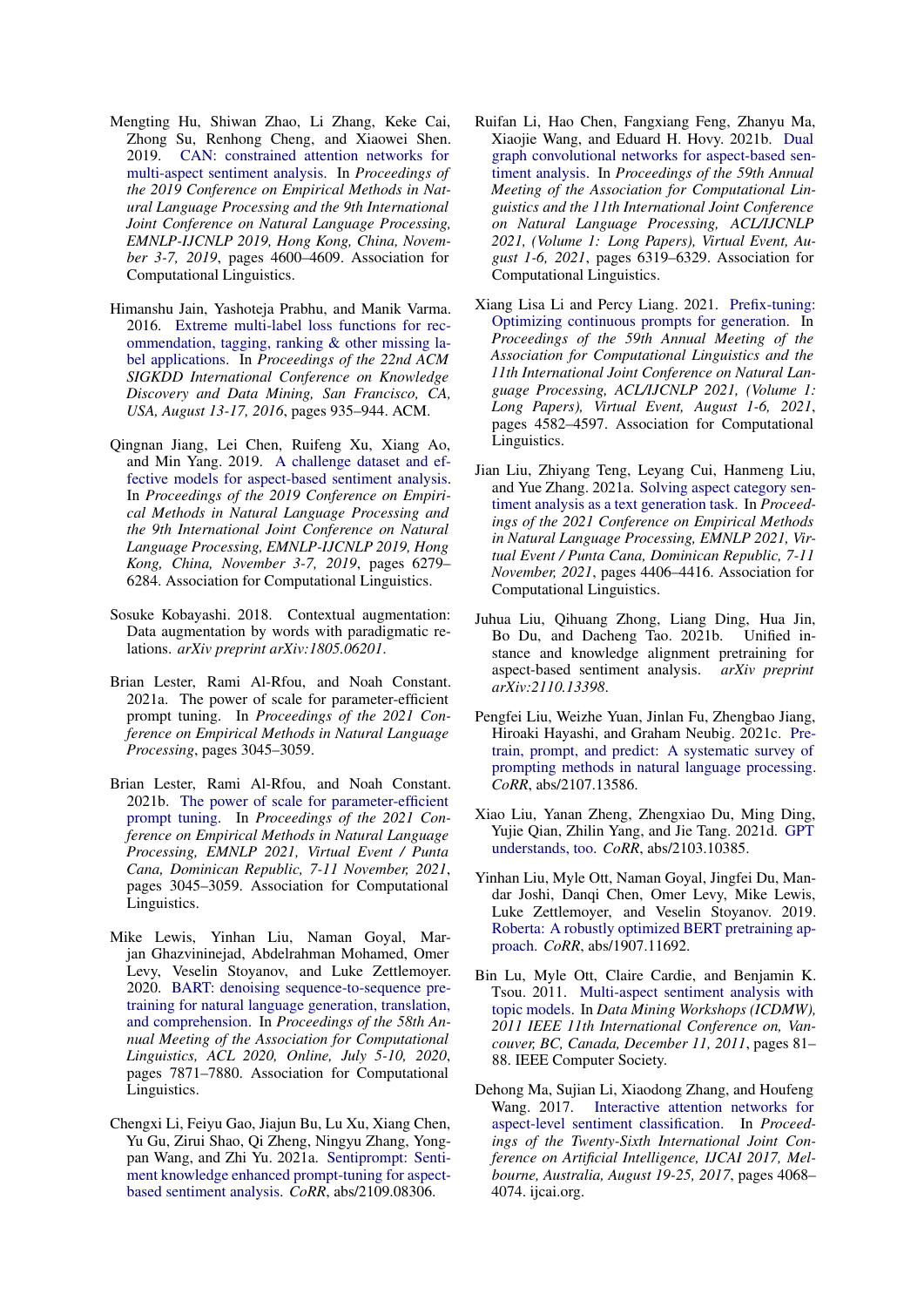- <span id="page-10-4"></span>Maria Pontiki, Dimitris Galanis, John Pavlopoulos, Harris Papageorgiou, Ion Androutsopoulos, and Suresh Manandhar. 2014. [Semeval-2014 task 4: As](https://doi.org/10.3115/v1/s14-2004)[pect based sentiment analysis.](https://doi.org/10.3115/v1/s14-2004) In *Proceedings of the 8th International Workshop on Semantic Evaluation, SemEval@COLING 2014, Dublin, Ireland, August 23-24, 2014*, pages 27–35. The Association for Computer Linguistics.
- <span id="page-10-6"></span>Alec Radford, Karthik Narasimhan, Tim Salimans, and Ilya Sutskever. 2018. Improving language understanding by generative pre-training.
- <span id="page-10-7"></span>Alec Radford, Jeffrey Wu, Rewon Child, David Luan, Dario Amodei, Ilya Sutskever, et al. 2019. Language models are unsupervised multitask learners. *OpenAI blog*, 1(8):9.
- <span id="page-10-3"></span>Colin Raffel, Noam Shazeer, Adam Roberts, Katherine Lee, Sharan Narang, Michael Matena, Yanqi Zhou, Wei Li, and Peter J. Liu. 2020. [Exploring the limits](http://jmlr.org/papers/v21/20-074.html) [of transfer learning with a unified text-to-text trans](http://jmlr.org/papers/v21/20-074.html)[former.](http://jmlr.org/papers/v21/20-074.html) *J. Mach. Learn. Res.*, 21:140:1–140:67.
- <span id="page-10-17"></span>Rico Sennrich, Barry Haddow, and Alexandra Birch. 2016. [Improving neural machine translation mod](https://doi.org/10.18653/v1/P16-1009)[els with monolingual data.](https://doi.org/10.18653/v1/P16-1009) In *Proceedings of the 54th Annual Meeting of the Association for Computational Linguistics (Volume 1: Long Papers)*, pages 86–96, Berlin, Germany. Association for Computational Linguistics.
- <span id="page-10-11"></span>Ronald Seoh, Ian Birle, Mrinal Tak, Haw-Shiuan Chang, Brian Pinette, and Alfred Hough. 2021. [Open aspect target sentiment classification with nat](https://doi.org/10.18653/v1/2021.emnlp-main.509)[ural language prompts.](https://doi.org/10.18653/v1/2021.emnlp-main.509) In *Proceedings of the 2021 Conference on Empirical Methods in Natural Language Processing, EMNLP 2021, Virtual Event / Punta Cana, Dominican Republic, 7-11 November, 2021*, pages 6311–6322. Association for Computational Linguistics.
- <span id="page-10-8"></span>Youwei Song, Jiahai Wang, Tao Jiang, Zhiyue Liu, and Yanghui Rao. 2019. [Attentional encoder net](http://arxiv.org/abs/1902.09314)[work for targeted sentiment classification.](http://arxiv.org/abs/1902.09314) *CoRR*, abs/1902.09314.
- <span id="page-10-0"></span>Kai Sun, Richong Zhang, Samuel Mensah, Yongyi Mao, and Xudong Liu. 2019. [Aspect-level senti](https://doi.org/10.18653/v1/D19-1569)[ment analysis via convolution over dependency tree.](https://doi.org/10.18653/v1/D19-1569) In *Proceedings of the 2019 Conference on Empirical Methods in Natural Language Processing and the 9th International Joint Conference on Natural Language Processing, EMNLP-IJCNLP 2019, Hong Kong, China, November 3-7, 2019*, pages 5678– 5687. Association for Computational Linguistics.
- <span id="page-10-5"></span>Ashish Vaswani, Noam Shazeer, Niki Parmar, Jakob Uszkoreit, Llion Jones, Aidan N. Gomez, Lukasz Kaiser, and Illia Polosukhin. 2017. [Attention is all](https://proceedings.neurips.cc/paper/2017/hash/3f5ee243547dee91fbd053c1c4a845aa-Abstract.html) [you need.](https://proceedings.neurips.cc/paper/2017/hash/3f5ee243547dee91fbd053c1c4a845aa-Abstract.html) In *Advances in Neural Information Processing Systems 30: Annual Conference on Neural Information Processing Systems 2017, December 4- 9, 2017, Long Beach, CA, USA*, pages 5998–6008.
- <span id="page-10-1"></span>Kai Wang, Weizhou Shen, Yunyi Yang, Xiaojun Quan, and Rui Wang. 2020. [Relational graph attention net](https://doi.org/10.18653/v1/2020.acl-main.295)[work for aspect-based sentiment analysis.](https://doi.org/10.18653/v1/2020.acl-main.295) In *Proceedings of the 58th Annual Meeting of the Association for Computational Linguistics, ACL 2020, Online, July 5-10, 2020*, pages 3229–3238. Association for Computational Linguistics.
- <span id="page-10-15"></span>Yufei Wang, Can Xu, Qingfeng Sun, Huang Hu, Chongyang Tao, Xiubo Geng, and Daxin Jiang. 2022. [Promda: Prompt-based data augmentation for](http://arxiv.org/abs/2202.12499) [low-resource NLU tasks.](http://arxiv.org/abs/2202.12499) *CoRR*, abs/2202.12499.
- <span id="page-10-13"></span>Jason W. Wei and Kai Zou. 2019. [EDA: easy data](https://doi.org/10.18653/v1/D19-1670) [augmentation techniques for boosting performance](https://doi.org/10.18653/v1/D19-1670) [on text classification tasks.](https://doi.org/10.18653/v1/D19-1670) In *Proceedings of the 2019 Conference on Empirical Methods in Natural Language Processing and the 9th International Joint Conference on Natural Language Processing, EMNLP-IJCNLP 2019, Hong Kong, China, November 3-7, 2019*, pages 6381–6387. Association for Computational Linguistics.
- <span id="page-10-14"></span>Xing Wu, Shangwen Lv, Liangjun Zang, Jizhong Han, and Songlin Hu. 2019. [Conditional BERT con](https://doi.org/10.1007/978-3-030-22747-0_7)[textual augmentation.](https://doi.org/10.1007/978-3-030-22747-0_7) In *Computational Science - ICCS 2019 - 19th International Conference, Faro, Portugal, June 12-14, 2019, Proceedings, Part IV*, volume 11539 of *Lecture Notes in Computer Science*, pages 84–95. Springer.
- <span id="page-10-9"></span>Hang Yan, Junqi Dai, Tuo Ji, Xipeng Qiu, and Zheng Zhang. 2021. [A unified generative framework for](https://doi.org/10.18653/v1/2021.acl-long.188) [aspect-based sentiment analysis.](https://doi.org/10.18653/v1/2021.acl-long.188) In *Proceedings of the 59th Annual Meeting of the Association for Computational Linguistics and the 11th International Joint Conference on Natural Language Processing, ACL/IJCNLP 2021, (Volume 1: Long Papers), Virtual Event, August 1-6, 2021*, pages 2416–2429. Association for Computational Linguistics.
- <span id="page-10-12"></span>Hongyi Zhang, Moustapha Cisse, Yann N Dauphin, and David Lopez-Paz. 2018. mixup: Beyond empirical risk minimization. *Proceedings of ICLR 2018*.
- <span id="page-10-10"></span>Wenxuan Zhang, Xin Li, Yang Deng, Lidong Bing, and Wai Lam. 2021. [Towards generative aspect](https://doi.org/10.18653/v1/2021.acl-short.64)[based sentiment analysis.](https://doi.org/10.18653/v1/2021.acl-short.64) In *Proceedings of the 59th Annual Meeting of the Association for Computational Linguistics and the 11th International Joint Conference on Natural Language Processing, ACL/IJCNLP 2021, (Volume 2: Short Papers), Virtual Event, August 1-6, 2021*, pages 504–510. Association for Computational Linguistics.
- <span id="page-10-2"></span>Wenxuan Zhang, Xin Li, Yang Deng, Lidong Bing, and Wai Lam. 2022a. [A survey on aspect-based](https://doi.org/10.48550/arXiv.2203.01054) [sentiment analysis: Tasks, methods, and challenges.](https://doi.org/10.48550/arXiv.2203.01054) *CoRR*, abs/2203.01054.
- <span id="page-10-16"></span>Zheng Zhang, Liang Ding, Dazhao Cheng, Xuebo Liu, Min Zhang, and Dacheng Tao. 2022b. Bliss: Robust sequence-to-sequence learning via self-supervised input representation. *arXiv preprint*.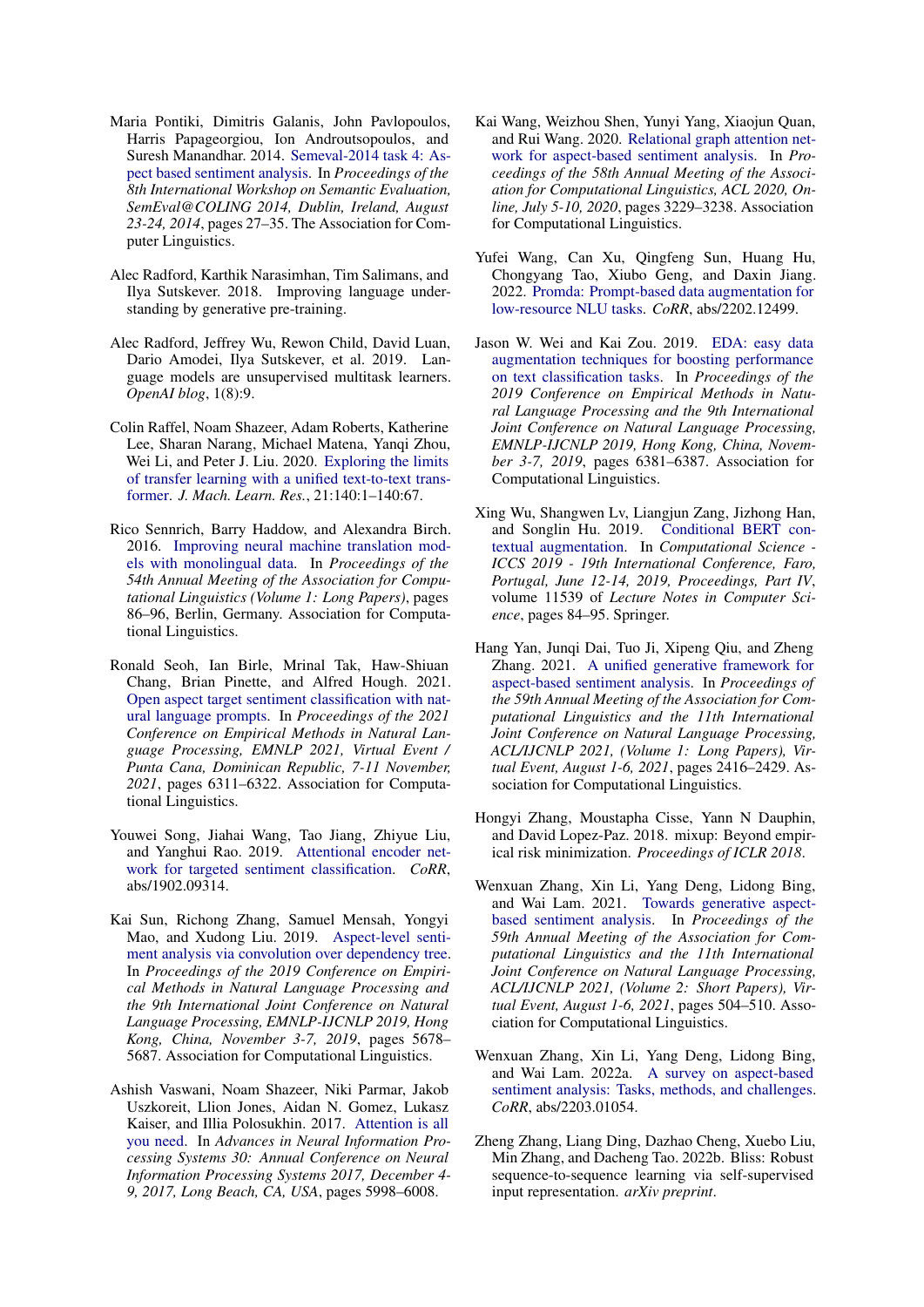- <span id="page-11-0"></span>Qihuang Zhong, Liang Ding, Juhua Liu, Bo Du, Hua Jin, and Dacheng Tao. 2022. Knowledge graph augmented network towards multiview representation learning for aspect-based sentiment analysis. *arXiv preprint arXiv:2201.04831*.
- <span id="page-11-1"></span>Deyu Zhou, Jianan Wang, Linhai Zhang, and Yulan He. 2021. [Implicit sentiment analysis with event](https://doi.org/10.18653/v1/2021.emnlp-main.551)[centered text representation.](https://doi.org/10.18653/v1/2021.emnlp-main.551) In *Proceedings of the 2021 Conference on Empirical Methods in Natural Language Processing, EMNLP 2021, Virtual Event / Punta Cana, Dominican Republic, 7-11 November, 2021*, pages 6884–6893. Association for Computational Linguistics.

## <span id="page-11-2"></span>A Various Parameter-Efficient Methods Result

We adapt three parameter efficient methods for our T5 generator:

- Prefix-tuning [\(Li and Liang,](#page-9-7) [2021\)](#page-9-7) fixes PLMs parameters, and inject an additional trainable prefix tokens for each transformer hidden layer. We set the number of prefix tokens to default 6.
- Prompt-tuning [\(Lester et al.,](#page-9-12) [2021b\)](#page-9-12) only prepends a prompt family to the input embedding layer. The length of the soft tokens is 100 in our experiments.
- Low-Rank Adaptation (LoRA) [\(Hu et al.,](#page-8-2) [2021\)](#page-8-2) trains a low-rank matrix to lightweight the PLMs. To be specific, we fix the hyperparameter rank  $r$  to 8 and cancel the dropout operation  $\text{d}$ ropout = 0).
- Full-tuning removes parameter efficient methods and fine-tunes all parameters in the T5 backbone.
- No-tuning directly generates sentences with a pre-trained T5 model without the fine-tuning stage.

### A.1 Case Study

More instances from different fine-tuning methods are listed in Table [7,](#page-12-0) the domains and polarities are attached to the source sentences. Under our observation, we found some phenomena: (1) the sentences from Full-tuning are always longer, and Full-tuning habitually outputs the same sentences, which proves that Full-tuning will cause an over-fit problem by conjecture. (2) three parameter efficient methods consistently generate multi-aspect

<span id="page-11-3"></span>

Figure 4: Convergence Analysis.

samples, however, it is doubtful whether more aspects in a sentence will promote the model's robustness more significantly. (3) most of the generated sentences can achieve our motivation (express an opposite polarity).

### A.2 Convergence Analysis

We analysis the fine-tuning loss for those aforementioned fine-tuning methods (without No-tuning) with T5ForConditionGeneration.loss interface in *Hugging Face* on *Restaurant*. The loss curve is shown in Fig [4,](#page-11-3) we adapt a percentile filter with 20 pts to conduct the curve smooth, and the losses of ultimate convergence are listed in Table [8.](#page-12-1) Obviously, Full-tuning will achieve a tiny finetuning loss, because all parameters are tuned, and the scale of parameters is far greater than the number of data items, it is a precursor of an over-fitting problem. By comparing three fine-tuning methods, we prefer a method with lower convergence loss, Prefix-tuning and Prompt-tuning are indistinguishable, however, LoRA obtains an obvious superiority.

### B More Sensitivity Analysis

Objective coefficients  $\alpha$  and  $\beta$  are also controllable hyper-parameters, so we conduct sensitivity analysis on them. Our experimental results are shown in Fig [5](#page-12-2) and Fig [6,](#page-13-0) the prediction model is consistently BERT-*base* and  $\alpha \in \{0.1, 0.3, 0.5, 1, 2\}, \beta \in$  $\{0.5, 1, 2, 5, 10\}$ . According to the figures, the best performance always when  $\alpha = 0.3$  or 0.5 and  $\beta = 1$  or 2.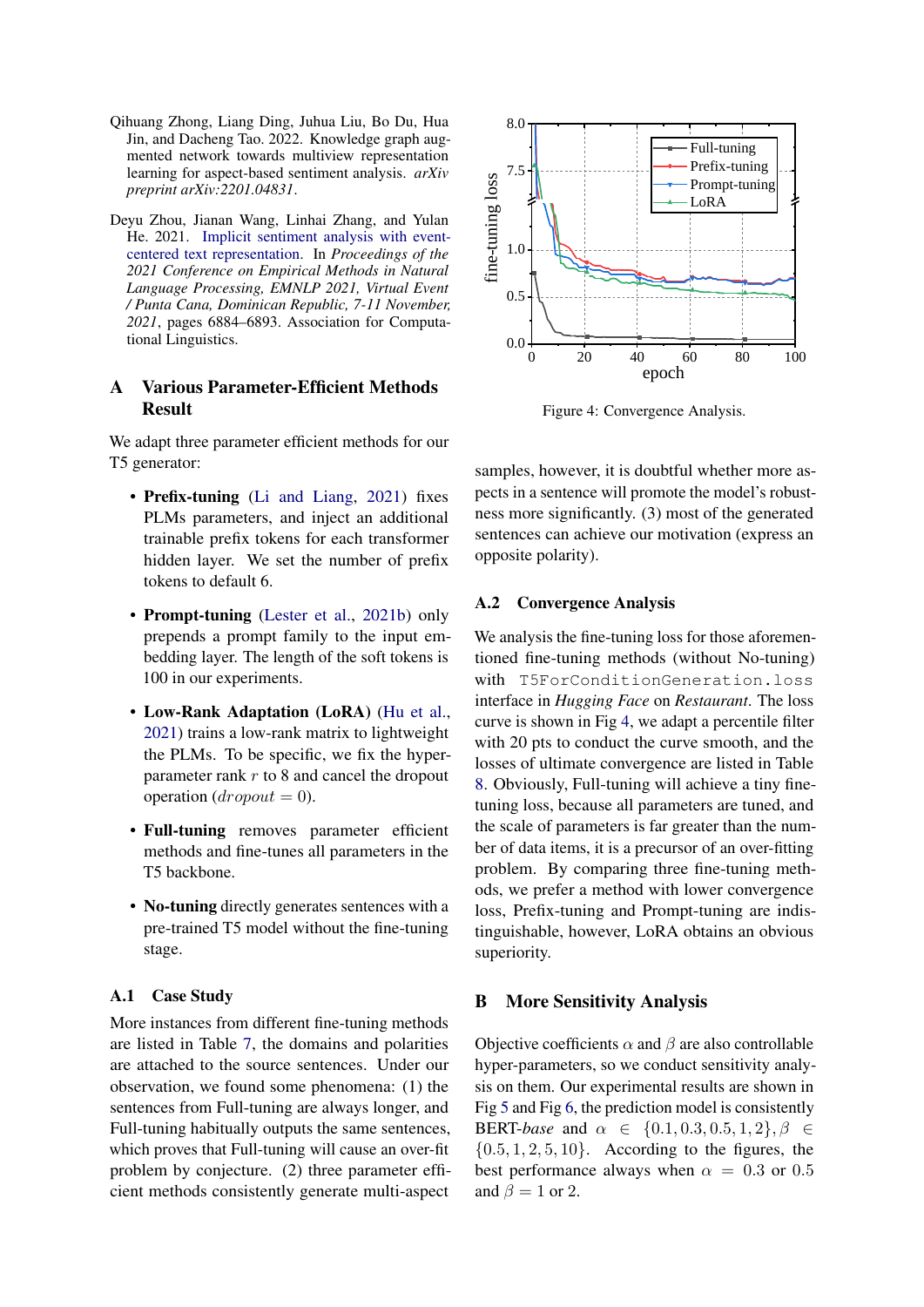| Method               | Examples [dataset, polarity]                                                                                                                          |  |  |  |
|----------------------|-------------------------------------------------------------------------------------------------------------------------------------------------------|--|--|--|
| source               | not only was the food outstanding, but the little 'perks' were great. [Restaurant, Positive]                                                          |  |  |  |
| No-tuning            | the kitchen is very well equipped with all the equipment you need to cook up a storm.                                                                 |  |  |  |
| <b>Full-Tuning</b>   | The food is okay and the prices here are mediocre.                                                                                                    |  |  |  |
| <b>Prefix-tuning</b> | The kitchen is a little small, but the food is good.                                                                                                  |  |  |  |
| <b>Prompt-tuning</b> | The kitchen is a little dated, but the food is good.                                                                                                  |  |  |  |
| LoRA                 | The seats are a bit cramped, but the food was delicious.                                                                                              |  |  |  |
| source               | <i>it is easy to start up and does not overheat as much as other laptops.</i> [Laptop, Positive]                                                      |  |  |  |
| No-tuning            | a laptop that is easy to start up and does not overheat as much as other laptops.                                                                     |  |  |  |
| <b>Full-Tuning</b>   | I also purchased iWork to go with it which has programs for word processing, spreadsheets, and<br><i>presentations (similar to Microsoft Office).</i> |  |  |  |
| Prefix-tuning        | The <b>battery</b> isn't very strong, but it is very light.                                                                                           |  |  |  |
| <b>Prompt-tuning</b> | but the screen is so dark, and the service center is a little numb.                                                                                   |  |  |  |
| LoRA                 | The software is very easy to use, the start up is very fast, the graphics are fantastic.                                                              |  |  |  |

<span id="page-12-0"></span>Table 7: Case study. The upper table compares results of different data augmentation methods, the bold spans is changed part; The below table shows some generated sentences with  $C^3$ DA.

<span id="page-12-2"></span>

Figure 5: Sensitivity Analysis of the objective coefficient  $\alpha$  in supervised classification training.

<span id="page-12-1"></span>Table 8: Convergence loss. "-T." is the short of "- Tuning".

|      | Method Full-T. | Prefix-T. | Prompt-T. LoRA |         |
|------|----------------|-----------|----------------|---------|
| Loss | 0.05102        | 0.70009   | 0.69182        | 0.46218 |

### C More Case Studies

Different DA methods We investigate different data augmentation frameworks from the view of the model's prediction results in Section [4.3.](#page-5-2) We will also list an example to compare these DA baselines and throw more generated sentences from our  $C<sup>3</sup>DA$  in Table [9.](#page-13-1) The example in the upper table is from *Restaurant*, and we adapt LoRA to the T5 generator, and more examples of  $C<sup>3</sup>DA$  below are from *Restaurant* and *Laptop*.

We summarize that EDA deletes *"my"*, transforms *"co-workers"* to its synonym *"workers"* and randomly inserts a comma to an unreasonable position. This DA method adds some corruptions without any semantic relations, and it is possible to generate an illogical sample; Compared to EDA,

CBERT is also a token-level DA method, but a semantic-reserved sentence is consistently created; Back Translation is a sentence-level DA method, and a correct sentence can be generated. However, it will erase the aspect words for the ABSA task. By comparison, our  $\mathbb{C}^3$ DA not only reserves the origin semantic information but also introduces some high-quality in-domain corpus-aware information and adversarial signals. We can also observe that most generated sentences from  $C<sup>3</sup>DA$  exist two or more aspects, and this phenomenon is widespread in several datasets.

Cases with Varying Fine-tuning Epochs  $\tau$  We also explore the generation results with varying fine-tuning epochs  $\tau$ . As shown in Table [10,](#page-13-2) given a source sentence "*but the staff was so horrible to us.*", the T5 generator tends to generate an irrelative sentence when we have not yet fine-tuned it. In the middle of the fine-tuning stage, the generator is inclined to retell the source sentences or generate some irrational sentences. Finally, our generation model will eventually converge when  $\tau = 80$ .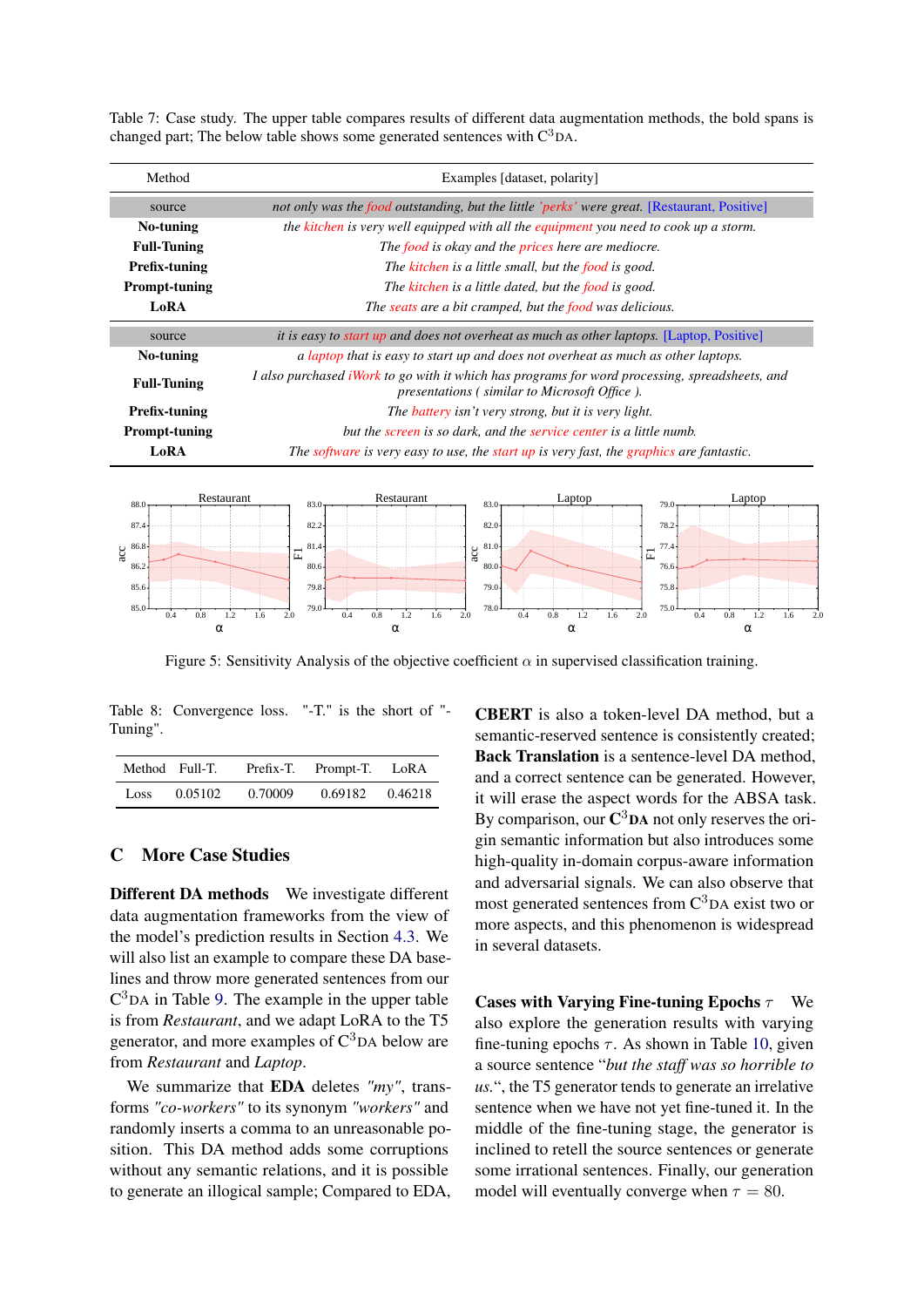<span id="page-13-0"></span>

Figure 6: Sensitivity Analysis of the contrastive training objective coefficient  $\beta$  in our overall objective.

<span id="page-13-1"></span>Table 9: Case study. The upper table compares results of different data augmentation methods, the blue spans is changed part; The below table shows some generated sentences with  $C^3DA$ .

| DA methods                                                                                                                                                                             | examples                                                                                                               |                                                                                                                                                                            |  |  |
|----------------------------------------------------------------------------------------------------------------------------------------------------------------------------------------|------------------------------------------------------------------------------------------------------------------------|----------------------------------------------------------------------------------------------------------------------------------------------------------------------------|--|--|
| source                                                                                                                                                                                 | my co-workers had to wait almost an hour for delivery.                                                                 |                                                                                                                                                                            |  |  |
| <b>EDA</b>                                                                                                                                                                             |                                                                                                                        | workers had to, wait an hour for delivery.                                                                                                                                 |  |  |
| <b>B.T.</b>                                                                                                                                                                            |                                                                                                                        | my colleague waited nearly an hour to deliver it.                                                                                                                          |  |  |
| <b>CBERT</b>                                                                                                                                                                           |                                                                                                                        | my mother had to wait half an hour for delivery.                                                                                                                           |  |  |
| $C^3DA$                                                                                                                                                                                | my co-workers had to wait almost an hour for delivery, but the perks are great, and you<br>get to enjoy all the perks. |                                                                                                                                                                            |  |  |
| source sentences                                                                                                                                                                       |                                                                                                                        | $C3DA$ generated sentences                                                                                                                                                 |  |  |
| if you love seafood, you would love this place!<br>we had a girls, night dinner here for restaurant week.<br>it is easy to start up and does not overheat as much as<br>other laptops. |                                                                                                                        | the sauce was good, but the meats were a little fatty.<br>try the samosas at a reasonable price.<br>but the screen is so dark, and the service center is a<br>little numb. |  |  |

<span id="page-13-2"></span>Table 10: Case study. Given a source sentence "*but the staff was so horrible to us.*", we can observe the trend of its augmented sentence with fine-tune epochs  $\tau$ .

| epochs $\tau$ | sentence                                       |
|---------------|------------------------------------------------|
| source        | but the staff was so horrible to us.           |
| $_{0}$        | <i>i</i> cried out for the suffragellah woman. |
| 20            | the staff is so horrible to us.                |
| 40            | the as-is, the service isn't great.            |
| 60            | the food is very good.                         |
| 80            | the food was great, the service was excellent. |

## D Instance-level Loss Re-weight for Long-tail Aspects

There is an another problem when we implement sentence generation, our generated sentences in one dataset often fit to few aspects, such as *food* in *Restaurant*. To investigate this issue, we show the aspect information for three public ABSA datasets in Table [11,](#page-14-0) and we found that *food* in *Restaurant* actually maintain maximum frequency. Similarly, *service*, *battery* and *screen etc.* report this long-tail distribution problem. And most of aspects in *Twitter* is *[UNK]*, it means that extensive aspect information will be unusable, this causes some models

don't work, especially the attention-based models.

Similar to focal loss, we adapt an instance-level loss re-weight method to our fine-tuning stage. Inspired by [Jain et al.](#page-9-16) [\(2016\)](#page-9-16), we multiple a multiplier to each instance's objective, the multiplier is shown in Eq [\(8\)](#page-13-3).

<span id="page-13-3"></span>
$$
\Delta_j = \frac{1}{1 + Ce^{-A \log(M_j + B)}},\tag{8}
$$

$$
C = (\log M - 1)(B + 1)^A, \tag{9}
$$

where  $M_j$  denotes the number of data points annotated with aspect  $j$ , and  $M$  is the total number of aspect items.